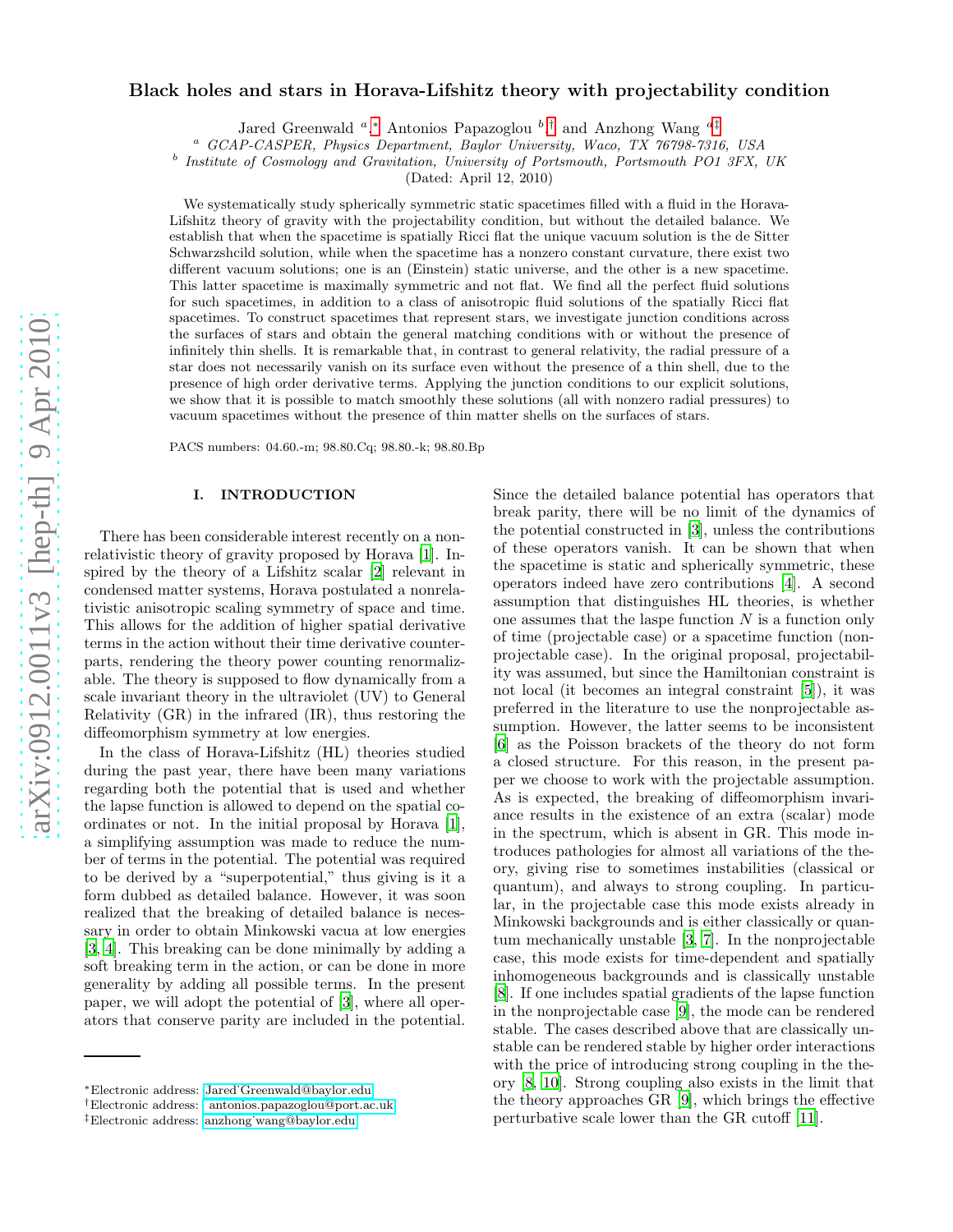To understand the theory further, other aspects have also been studied [\[12\]](#page-17-11). In particular, solutions of this theory have been extensively investigated in the directions of cosmology as well as black holes. Isotropic cosmological solutions were studied in [\[13\]](#page-18-0) and revealed that the new terms added in the theory typically modify the dynamics for nonzero spatial curvature. It is interesting to note that in [\[5](#page-17-4)] it was advocated that the projectable theory has a dark matter component built-in, due to the nonlocality of the Hamiltonian constraint.

The other set of solutions studied so far are the spherically symmetric ones [\[14\]](#page-18-1). In particular, Lu, Mei and Pope found all the vacuum solutions of the HL theory with the detailed balance condition [\[15\]](#page-18-2). Cai *et al* generalized them to topological black holes with or without charges, and paid particular attention to their thermodynamics [\[16\]](#page-19-0), while Colgain and Yavartanoo obtained a class of dyonic solutions with detailed balance and assuming that high order derivative terms in the potential of the massless vector field were absent [\[17\]](#page-19-1) (See also [\[18\]](#page-19-2).). Adding a linear term of the three-spatial curvature into the action, so that the detailed balance condition was softly broken, Kehagias and Sfetsos constructed a class of vacuum solutions that is asymptotically flat [\[4](#page-17-3)]. Park generalized it to the case with a nonvanishing cosmological constant [\[19\]](#page-19-3), while Lee, Kim and Myung studied  $AdS_2 \times S^2$  solutions in such a deformed generalization of the HL theory [\[20\]](#page-19-4). Capasso and Polychronakos considered the case with nontrivial lapse function and shift vector and found all the solutions with soft breaking of the detailed balance [\[21](#page-19-5)]. Kiritsis and Kofinas further generalized the HL theory to include quadratic terms of the three-dimensional spatial curvature, and found the most general solutions [\[22](#page-19-6)], while Kiritsis himself [\[23](#page-19-7)] considered static spherically symmetric solutions in a version proposed in [\[9\]](#page-17-8). Other kinds of solutions can be found in [\[12,](#page-17-11) [14\]](#page-18-1). It should be noted that all the solutions mentioned above were constructed without assuming the projectability condition. As we shall show in this paper, all such solutions can be written in a canonical ADM form that exhibits explicitly the projectability condition. In addition, static spherically symmetric spacetimes with the projectability condition were studied recently by Tang and Chen, and some solutions with or without charge were found [\[24](#page-19-8)].

In this paper, we systematically study static spherically symmetric solutions in the projectable case, with the full potential of [\[3\]](#page-17-2). We first present a self-contained introduction of the theory in Sec. II, and then in Sec. III we write down the equations of motion for projectable gauge that we will work with. In Secs. IV and V, we present all the vacuum solutions as well as solutions in the presence of a perfect fluid for two cases: the case that the spatial curvature vanishes (Sec. IV) and the case where the spatial curvature is a nonzero constant (Sec. V). In the former case we also present a class of solutions that represent an anisotropic fluid whose radial pressure is proportional to its tangential one. In Sec. VI,

we first develop the general junction conditions across the surface of a star with or without the presence of an infinitely thin shell. Then, we join our vacuum solutions with the ones of a fluid by requiring that no thin shell be present on the surface of the star. Finally, in Sec. VI we present our main results. Three appendices, A, B and C, are also included. In Appendix A, the general expressions of the  $(F_s)_{ij}$  tensors appearing in the equations of motion for static spherically symmetric spacetimes are given, while in Appendix B static solutions in GR are studied in the canonical Arnowitt-Deser-Misner (ADM) form. In the latter, we show explicitly how one can bring any given static metric into an ADM form with the projectability condition. However, the kind of coordinate transformations needed to achieve this, are not allowed by the foliation-preserving diffeomorphisms of the HL theory, and the actions are generally not invariant. In Appendix C, we calculate the trace of the extrinsic curvature  $K = K^{i}_{i}$  for all the solutions found in Secs. IV and V, and study its singular behavior.

Before proceeding, we would like to note that spherically symmetric spacetimes in the framework of the HL theory with the projectability condition are also studied recently by Izumi and Mukohyama [\[25\]](#page-19-9), and found that, among other things, globally static and regular perfect fluid solutions do not exist. Our results presented in this paper do not contradict to it, since in this paper we have different assumptions. In particular, the perfect fluid to be considered here usually conducts heat along the radial direction [\[26\]](#page-19-10), while the one considered in [\[25\]](#page-19-9) does not. This is another peculiar feature of the HL theory: Static stars in GR do not conduct heat. In addition, black holes in the HL theory might not black, because of the different dispersion relations [\[22](#page-19-6), [25](#page-19-9)].

### II. HORAVA-LIFSHITZ GRAVITY WITHOUT DETAILED BALANCE

We give a very brief introduction to HL gravity without detailed balance, but with the projectability condition. (For further details, see [\[3,](#page-17-2) [7,](#page-17-6) [27\]](#page-19-11).) The dynamical variables are N,  $N^i$  and  $g_{ij}$   $(i, j = 1, 2, 3)$ , in terms of which the metric takes the ADM form,

<span id="page-1-0"></span>
$$
ds^{2} = -N^{2}dt^{2} + g_{ij} (dx^{i} + N^{i}dt) (dx^{j} + N^{j}dt).
$$
 (2.1)

The theory is invariant under the scalings

$$
t \to \ell^3 t, \quad x^i \to \ell x^i ,
$$
  

$$
N \to \ell^{-2} N, \ N^i \to \ell^{-2} N^i, \ g_{ij} \to g_{ij}.
$$
 (2.2)

It should be noted that there was a constant term  $c^2$  in front of the lapse function  $N$  in the ADM metric used in [\[3\]](#page-17-2), so that N was rescaling as  $N \to N$ , where c has dimensions  $[c] = [dx/dt]$ . In [\[7](#page-17-6), [27\]](#page-19-11) and this paper, we absorb it into  $N$  so that now  $N$  is scaling as that given above. The projectability condition requires a homogeneous lapse function:

$$
N = N(t), \quad N^{i} = N^{i}(t, x^{k}), \quad g_{ij} = g_{ij}(t, x^{k}). \quad (2.3)
$$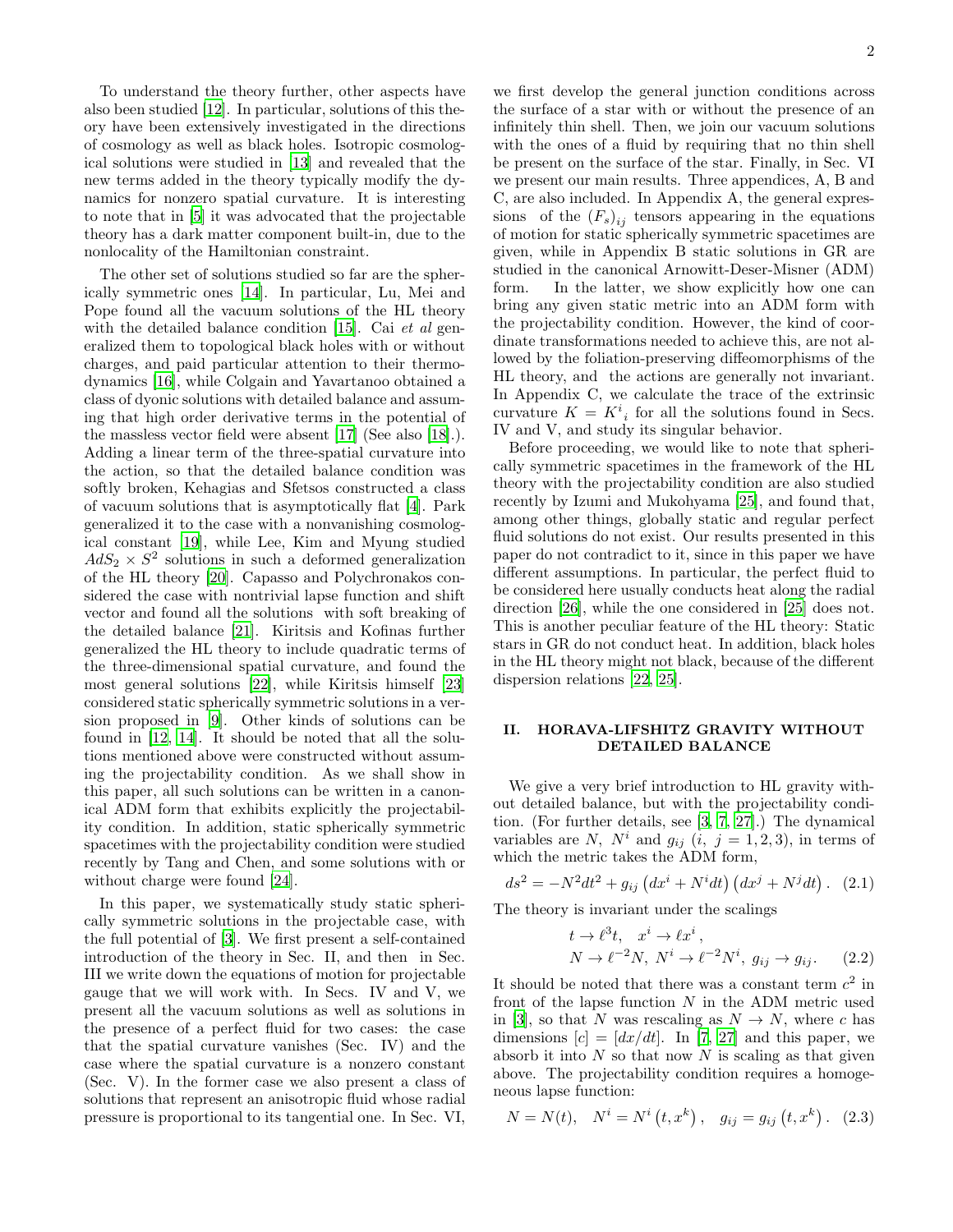The form of the metric is invariant under the foliationpreserving diffeomorphisms of the HL theory,

<span id="page-2-6"></span>
$$
\tilde{t} = t + \chi^0(t), \quad \tilde{x}^i = x^i + \chi^i(t, x^k)
$$
 (2.4)

The total action consists of kinetic, potential and matter parts,

<span id="page-2-7"></span>
$$
S = \zeta^2 \int dt d^3x N \sqrt{g} \left( \mathcal{L}_K - \mathcal{L}_V + \zeta^{-2} \mathcal{L}_M \right), \quad (2.5)
$$

where  $g = \det g_{ij}$ , and

<span id="page-2-4"></span>
$$
\mathcal{L}_K = K_{ij} K^{ij} - (1 - \xi) K^2,
$$
  
\n
$$
\mathcal{L}_V = 2\Lambda - R + \frac{1}{\zeta^2} (g_2 R^2 + g_3 R_{ij} R^{ij})
$$
  
\n
$$
+ \frac{1}{\zeta^4} (g_4 R^3 + g_5 R R_{ij} R^{ij} + g_6 R^i_j R^j_k R^k_i)
$$
  
\n
$$
+ \frac{1}{\zeta^4} [g_7 R \nabla^2 R + g_8 (\nabla_i R_{jk}) (\nabla^i R^{jk})].
$$
 (2.6)

Here  $\zeta^2 = 1/16\pi G$ , the covariant derivatives and Ricci and Riemann terms are all constructed from the threemetric  $g_{ij}$ , while  $K_{ij}$  is the extrinsic curvature,

$$
K_{ij} = \frac{1}{2N} \left( -\dot{g}_{ij} + \nabla_i N_j + \nabla_j N_i \right),
$$
 (2.7)

where  $N_i = g_{ij} N^j$ . The constants  $\xi, g_I$   $(I = 2, \dots 8)$  are coupling constants, and  $\Lambda$  is the cosmological constant. It should be noted that Horava included a cross term  $C_{ij}R^{ij}$ , where  $C_{ij}$  is the Cotton tensor. This term scales as  $\ell^5$  and explicitly violates parity. To restore parity, this term was excluded in [\[3\]](#page-17-2).

In the IR limit, all the high order curvature terms (with coefficients  $g_I$  drop out, and the total action reduces when  $\xi = 0$  to the Einstein-Hilbert action.

Variation with respect to the lapse function,  $N(t)$ , yields the Hamiltonian constraint,

<span id="page-2-0"></span>
$$
\int d^3x \sqrt{g} \left( \mathcal{L}_K + \mathcal{L}_V \right) = 8\pi G \int d^3x \sqrt{g} J^t, \qquad (2.8)
$$

where

$$
J^t = 2\left(N\frac{\delta \mathcal{L}_M}{\delta N} + \mathcal{L}_M\right). \tag{2.9}
$$

Because of the projectability condition  $N = N(t)$ , the Hamiltonian constraint takes a nonlocal integral form. If one relaxes projectability and allows  $N = N(t, x<sup>i</sup>)$ , then the corresponding variation with respect to  $\dot{N}$  will yield a local super-Hamiltonian constraint  $\mathcal{L}_K + \mathcal{L}_V = 8\pi G J^t$ .

Variation with respect to the shift,  $N^i$ , yields the supermomentum constraint,

<span id="page-2-1"></span>
$$
\nabla_j \pi^{ij} = 8\pi G J^i,\tag{2.10}
$$

where the supermomentum,  $\pi^{ij}$ , and matter current,  $J^i$ , are

$$
\pi^{ij} \equiv \frac{\delta \mathcal{L}_K}{\delta \dot{g}_{ij}} = -K^{ij} + (1 - \xi) K g^{ij},
$$
  

$$
J^i \equiv -N \frac{\delta \mathcal{L}_M}{\delta N_i}.
$$
 (2.11)

Varying with respect to  $g_{ij}$ , on the other hand, leads to the dynamical equations,

<span id="page-2-2"></span>
$$
\frac{1}{N\sqrt{g}}\left(\sqrt{g}\pi^{ij}\right)^{\cdot} = -2\left(K^{2}\right)^{ij} + 2\left(1-\xi\right)KK^{ij} + \frac{1}{N}\nabla_{k}\left(N^{k}\pi^{ij} - N^{i}\pi^{jk} - N^{j}\pi^{ik}\right) + \frac{1}{2}\mathcal{L}_{K}g^{ij} + F^{ij} + 8\pi G\tau^{ij},
$$
\n(2.12)

where  $(K^2)^{ij} \equiv K^{il} K^j_l$ , and

<span id="page-2-3"></span>
$$
F^{ij} \equiv \frac{1}{\sqrt{g}} \frac{\delta(-\sqrt{g} \mathcal{L}_V)}{\delta g_{ij}} = \sum_{s=0}^{8} g_s \zeta^{n_s} (F_s)^{ij}.
$$
 (2.13)

The constants are given by  $g_0 = 2\Lambda \zeta^{-2}$ ,  $g_1 = -1$ , and  $n_s = (2, 0, -2, -2, -4, -4, -4, -4, -4)$ . The stress 3tensor is defined as

$$
\tau^{ij} = \frac{2}{\sqrt{g}} \frac{\delta\left(\sqrt{g}\mathcal{L}_M\right)}{\delta g_{ij}},\tag{2.14}
$$

and the geometric 3-tensors  $(F_s)_{ij}$  are defined as follows:

<span id="page-2-5"></span>
$$
(F_0)_{ij} = -\frac{1}{2}g_{ij},
$$
  
\n
$$
(F_1)_{ij} = R_{ij} - \frac{1}{2}Rg_{ij},
$$
  
\n
$$
(F_2)_{ij} = 2(R_{ij} - \nabla_i \nabla_j) R - \frac{1}{2}g_{ij} (R - 4\nabla^2) R,
$$
  
\n
$$
(F_3)_{ij} = \nabla^2 R_{ij} - (\nabla_i \nabla_j - 3R_{ij}) R - 4 (R^2)_{ij}
$$
  
\n
$$
+ \frac{1}{2}g_{ij} (3R_{kl}R^{kl} + \nabla^2 R - 2R^2),
$$
  
\n
$$
(F_4)_{ij} = 3(R_{ij} - \nabla_i \nabla_j) R^2 - \frac{1}{2}g_{ij} (R - 6\nabla^2) R^2,
$$
  
\n
$$
(F_5)_{ij} = (R_{ij} + \nabla_i \nabla_j) (R_{kl}R^{kl}) + 2R (R^2)_{ij}
$$
  
\n
$$
+ \nabla^2 (R R_{ij}) - \nabla^k [\nabla_i (R R_{jk}) + \nabla_j (R R_{ik})]
$$
  
\n
$$
- \frac{1}{2}g_{ij} [(R - 2\nabla^2) (R_{kl}R^{kl})
$$
  
\n
$$
- 2\nabla_k \nabla_l (R R^{kl})],
$$
  
\n
$$
(F_6)_{ij} = 3 (R^3)_{ij} + \frac{3}{2} [\nabla^2 (R^2)_{ij}
$$
  
\n
$$
- \nabla^k (\nabla_i (R^2)_{jk} + \nabla_j (R^2)_{ik})]
$$
  
\n
$$
- \frac{1}{2}g_{ij} [R_l^k R_m^l R_m^m - 3\nabla_k \nabla_l (R^2)^{kl}],
$$
  
\n
$$
(F_7)_{ij} = 2\nabla_i \nabla_j (\nabla^2 R) - 2 (\nabla^2 R) R_{ij}
$$
  
\n
$$
+ (\nabla_i R) (\nabla_j R) - \frac{1}{2}g_{ij} [(\nabla R)^2 + 4\nabla^4 R],
$$
  
\n
$$
(F
$$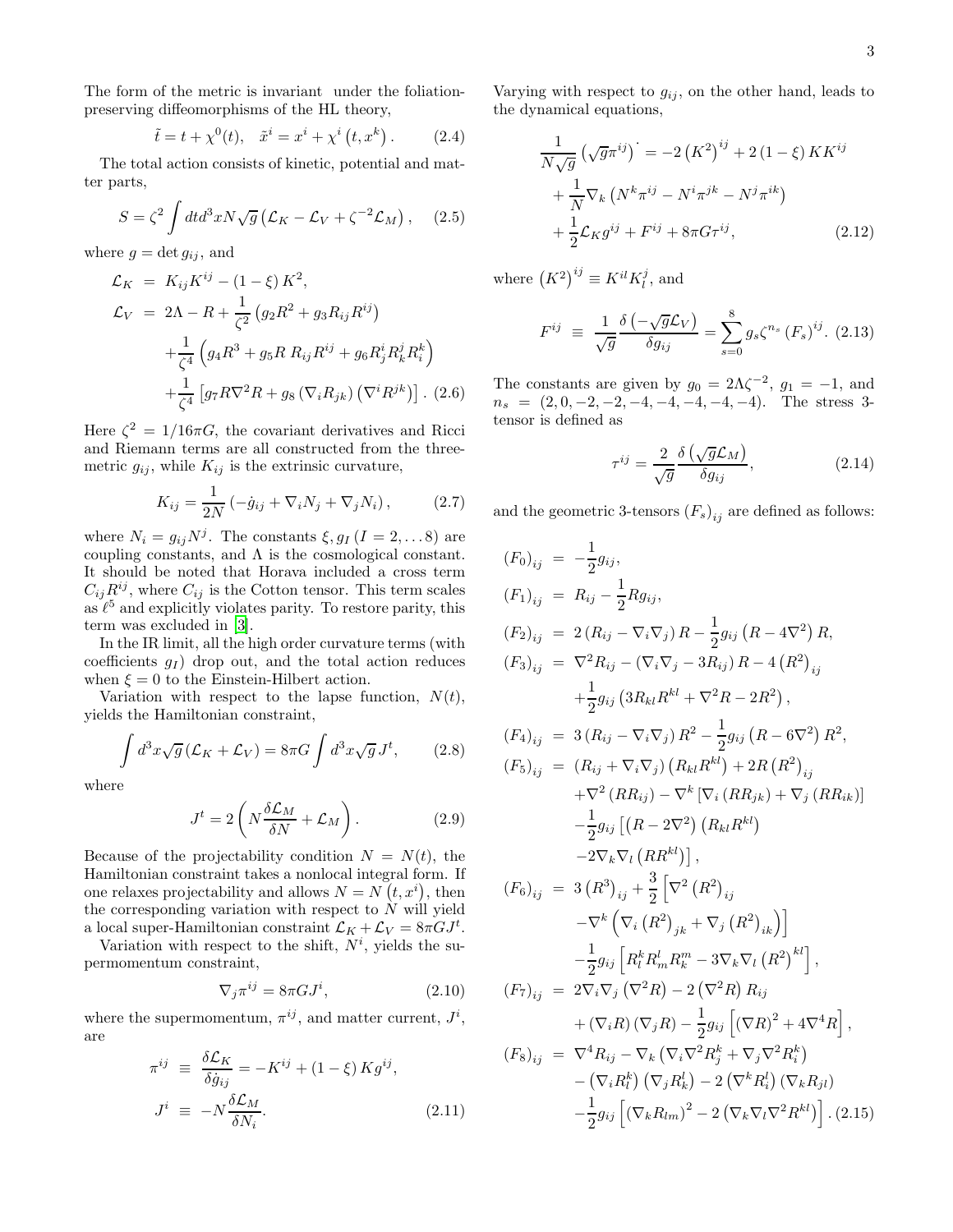The matter quantities  $(J^t, J^i, \tau^{ij})$  satisfy the conservation laws [\[7,](#page-17-6) [27,](#page-19-11) [28\]](#page-19-12),

<span id="page-3-1"></span>
$$
\int d^3x \sqrt{g} \left[ \dot{g}_{kl} \tau^{kl} - \frac{1}{\sqrt{g}} \left( \sqrt{g} J^t \right) \right] + \frac{2N_k}{N\sqrt{g}} \left( \sqrt{g} J^k \right) \Big] = 0, \qquad (2.16)
$$

$$
\nabla^{k} \tau_{ik} - \frac{1}{N\sqrt{g}} \left( \sqrt{g} J_{i} \right)^{\cdot} - \frac{N_{i}}{N} \nabla_{k} J^{k}
$$

$$
-\frac{J^{k}}{N} \left( \nabla_{k} N_{i} - \nabla_{i} N_{k} \right) = 0. \tag{2.17}
$$

It should be noted that the energy-momentum tensor in GR is defined as,

$$
T^{\mu\nu} = \frac{1}{\sqrt{-g^{(4)}}} \frac{\delta\left(\sqrt{-g^{(4)}} \mathcal{L}_M\right)}{\delta g_{\mu\nu}^{(4)}},\tag{2.18}
$$

where  $\mu, \nu = 0, 1, 2, 3$ , and  $g_{00}^{(4)} = -N^2 + N^i N_i$ ,  $g_{0i}^{(4)} =$  $N_i$ , and  $g_{ij}^{(4)} = g_{ij}$ . Introducing the normal vector  $n_{\nu}$  to the hypersurface  $t = const$  as,

$$
n_{\mu} = N \delta_{\mu}^{t}, \quad n^{\mu} = \frac{1}{N} \left( -1, +N^{i} \right), \tag{2.19}
$$

one can decompose  $T_{\mu\nu}$  as [\[29\]](#page-19-13),

<span id="page-3-5"></span>
$$
\rho_H \equiv T_{\mu\nu} n^{\mu} n^{\nu}, \ns_i \equiv -T_{\mu\nu} h_i^{(4)\mu} n^{\nu}, \ns_{ij} \equiv T_{\mu\nu} h_i^{(4)\mu} h_j^{(4)\nu},
$$
\n(2.20)

where  $h_{\mu\nu}^{(4)}$  is the projection operator, defined as  $h_{\mu\nu}^{(4)} \equiv$  $g_{\mu\nu}^{(4)} + n_{\mu}n_{\nu}$ . In the GR limit, one may identify  $J^t$ ,  $J_i$ ,  $\tau_{ij}$ with  $-2\rho_H$ ,  $s_i$ ,  $s_{ij}$ , respectively.

### III. SPHERICALLY SYMMETRIC STATIC SPACETIMES

The general spherically symmetric spacetime that preserves the form of Eq. [\(2.1\)](#page-1-0) with the projectability condition is described by the metric,

$$
ds^{2} = -N^{2}(t)dt^{2} + e^{2\nu(t,r)}(dr + N^{r}(t,r)dt)^{2}
$$

$$
+R^{2}(t,r)d\Omega^{2},
$$
(3.1)

in the spherical coordinates  $x^i = (r, \theta, \phi)$ , where  $d\Omega^2 =$  $d\theta^2 + \sin^2 \theta d\phi^2$  and  $N^i = \{N^r, 0, 0\}$ . Clearly, it is invariant under the transformations,

$$
t = f(t'), \quad r = g(t', r'), \tag{3.2}
$$

where  $f$  and  $g$  are arbitrary functions of their indicated arguments. With this gauge freedom, we see that, without loss of generality, we can set

$$
N(t) = 1, \ R(t, r) = r,
$$
\n(3.3)

a gauge we refer to as the canonical ADM gauge. From now on we shall work with this gauge.

To consider spherically symmetric static spacetimes in the HL theory with projectability, we assume that there exists a timelike Killing vector,  $\xi^{\mu}$ , along t, namely  $\xi =$  $\partial_t$ . It can then be shown that the Killing equations,  $\xi_{\mu;\nu} + \xi_{\nu;\mu} = 0$ , lead to

$$
\nu(t, r) = \nu(r), \quad N^{r}(t, r) = N^{r}(r), \quad (3.4)
$$

for which the metric can be finally written as

<span id="page-3-0"></span>
$$
ds^{2} = -dt^{2} + \left(e^{\mu(r)}dt + e^{\nu(r)}dr\right)^{2} + r^{2}d\Omega^{2}, (3.5)
$$

where

$$
\mu = \nu + \ln N^r, \quad N^r = e^{\mu - \nu}.
$$
 (3.6)

For the metric [\(3.5\)](#page-3-0), we find

<span id="page-3-6"></span>
$$
K_{ij} = e^{\mu+\nu} \Big( \mu' \delta_i^r \delta_j^r + r e^{-2\nu} \Omega_{ij} \Big),
$$
  
\n
$$
R_{ij} = \frac{2\nu'}{r} \delta_i^r \delta_j^r + e^{-2\nu} \Big[ r \nu' - (1 - e^{2\nu}) \Big] \Omega_{ij},
$$
  
\n
$$
\mathcal{L}_K = e^{2(\mu-\nu)} \Big[ \xi \mu'^2 - \frac{4(1-\xi)}{r} \mu' - \frac{2(1-2\xi)}{r^2} \Big],
$$
  
\n
$$
\mathcal{L}_V = \sum_{s=0}^3 \mathcal{L}_V^{(s)},
$$
\n(3.7)

where a prime denotes the ordinary derivative with respect to its indicated argument,  $\Omega_{ij} \equiv \delta_i^{\theta} \delta_j^{\theta} + \sin^2 \theta \delta_i^{\phi} \delta_j^{\phi}$ , and  $\mathcal{L}_V^{(s)}$  $V<sup>(s)</sup>$ 's are given by Eq.[\(A.1\)](#page-17-12). Then, we find that the Hamiltonian constraint [\(2.8\)](#page-2-0) reads,

<span id="page-3-4"></span>
$$
\int \left( \mathcal{L}_K + \mathcal{L}_V - 8\pi G J^t \right) e^{\nu} r^2 dr = 0, \qquad (3.8)
$$

while the momentum constraint  $(2.10)$  yields,

<span id="page-3-2"></span>
$$
\xi \left[ \mu'' + (\mu' - \nu')\mu' \right] + \frac{2}{r} \left[ \xi \mu' + (1 - \xi)\nu' \right] - \frac{2\xi}{r^2}
$$
  
= -8\pi Ge<sup>2(\nu - \mu)</sup>v, (3.9)

where

$$
J^{i} = e^{-(\mu + \nu)}(v, 0, 0).
$$
 (3.10)

The dynamical equations [\(2.12\)](#page-2-2), on the other hand, yield,

<span id="page-3-3"></span>
$$
\xi \left( 2\mu'' - 2\nu'\mu' + \mu'^2 \right)
$$
  
+  $\frac{4}{r} \left[ \mu' + (1 - \xi)\nu' \right] + \frac{2(1 - 4\xi)}{r^2}$   
=  $-2e^{2(\nu - \mu)} \left( e^{-2\nu} F_{rr} + 8\pi G p_r \right), (3.11)$   

$$
2(1 - \xi) \left( \mu'' - \mu'\nu' \right) + (4 - 3\xi)\mu'^2
$$
  
+  $\frac{2(1 - 2\xi)}{r} (2\mu' - \nu')$   
=  $-2e^{2(\nu - \mu)} \left( \frac{1}{r^2} F_{\theta\theta} + 8\pi G p_\theta \right), (3.12)$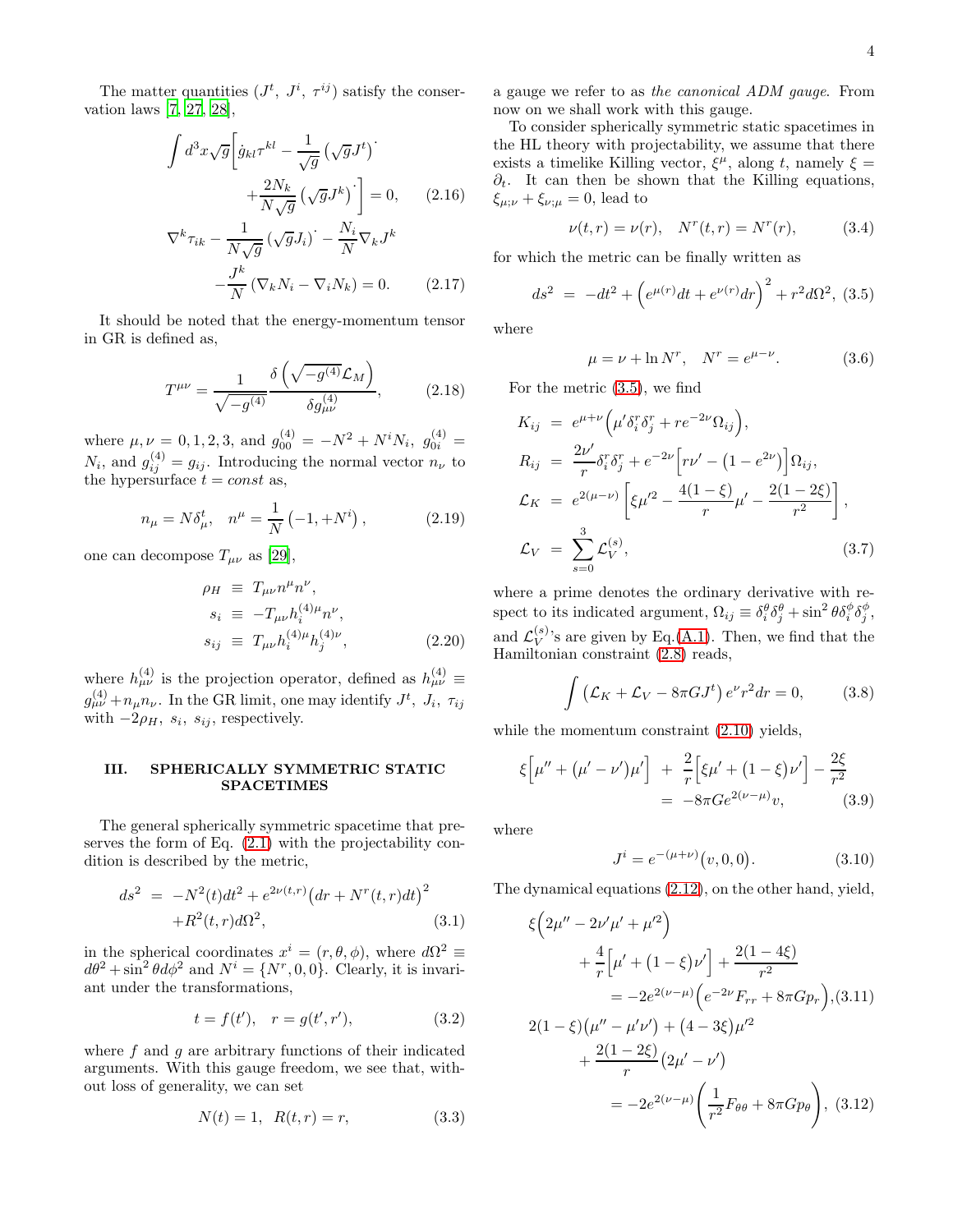$$
\tau_{ij} = e^{2\nu} p_r \delta_i^r \delta_j^r + r^2 p_\theta \Omega_{ij}, \qquad (3.13)
$$

and  $F_{ij}$  is given by Eqs.[\(2.13\)](#page-2-3) and [\(A.2\)](#page-17-13). In this paper we define a fluid with  $p_r = p_\theta$  as a perfect fluid, which in general conducts heat flow along the radial direction [\[26\]](#page-19-10).

Since the spacetime is static, one can see that now the energy conservation law [\(2.16\)](#page-3-1) is satisfied identically, while the momentum conservation [\(2.17\)](#page-3-1) yields,

<span id="page-4-0"></span>
$$
v\mu' - (v' - p'_r) - \frac{2}{r}(v - p_r + p_\theta) = 0.
$$
 (3.14)

It should be noted that this equation is not independent of Eqs. [\(3.9\)](#page-3-2), [\(3.11\)](#page-3-3) and [\(3.12\)](#page-3-3). As a result, one cannot use it as an additional condition to determinate the six unknown functions,  $\mu$ ,  $\nu$ ,  $J^t$ ,  $v$ ,  $p_r$ ,  $p_\theta$ . But, since it involves only first-order derivatives, it is often very useful to use it to replace one of the three equations,  $(3.9)$ ,  $(3.11)$  and  $(3.12)$ . In summary, in the present case we have one integral Hamiltonian constraint [\(3.8\)](#page-3-4), one momentum constraint [\(3.9\)](#page-3-2), and two dynamical equations, [\(3.11\)](#page-3-3) and [\(3.12\)](#page-3-3), for the six unknowns. Thus, in order to determinate them uniquely, additional conditions are required.

In GR, for a perfect fluid [cf. Appendix B], one condition usually comes from the equation of state,  $p = p(\rho)$ , where  $\rho$  denotes the energy density of the fluid and is related to  $J<sup>t</sup>$  (but not exactly equal to it [\[7](#page-17-6)]). However, in the present case, the Hamiltonian constraint is not local and cannot be used to close the system. Therefore, to have the system closed one may take the Hamiltonian constraint [\(3.8\)](#page-3-4) as a constraint on  $J^t(r)$  and then use the three remaining differential equations [\(3.9\)](#page-3-2), [\(3.11\)](#page-3-3) and [\(3.12\)](#page-3-3), together with two additional conditions, to determinate uniquely the five unknowns,  $\mu$ ,  $\nu$ ,  $v$ ,  $p_r$  and  $p_{\theta}$ . In this paper, we shall adopt this strategy and obtain one of the two conditions by specifying the spatial curvature. In particular, we will consider two cases: (i) the spacetime is spatially Ricci-flat, and (ii) the spatial curvature is a nonzero constant. Certainly, one can equally choose other physical conditions to close the system.

To relate the decomposition of the quantities  $J^t$ ,  $J^i$ and  $\tau_{ij}$  defined above to the ones introduced in Eq.[\(2.20\)](#page-3-5), one may introduce another spacelike unit vector,  $\chi_{\mu}$ , which is orthogonal to  $n_{\mu}$ ,  $\theta_{\mu}$  and  $\phi_{\mu}$ , where

$$
n_{\mu} = \delta_{\mu}^{t}, \quad n^{\mu} = -\delta_{t}^{\mu} + e^{\mu - \nu} \delta_{r}^{\mu},
$$
  

$$
\theta_{\mu} = r \delta_{\mu}^{\theta}, \quad \phi_{\mu} = r \sin \theta \delta_{\mu}^{\phi}.
$$
 (3.15)

Such a  $\chi_{\mu}$  is uniquely determined as

$$
\chi^{\mu} = e^{-\nu} \delta^{\mu}_{r}, \quad \chi_{\mu} = e^{\mu} \delta^t_{\mu} + e^{\nu} \delta^r_{\mu}.
$$
 (3.16)

In terms of the four unit vectors,  $n_{\mu}$ ,  $\chi_{\mu}$ ,  $\theta_{\mu}$ , and  $\phi_{\mu}$ , one can decompose the energy-momentum tensor for an anisotropic fluid with heat flow as

<span id="page-4-4"></span>
$$
T_{\mu\nu} = \rho_H n_{\mu} n_{\nu} + q (n_{\mu} \chi_{\nu} + n_{\nu} \chi_{\mu})
$$
  
+ $p_r \chi_{\mu} \chi_{\nu} + p_{\theta} (\theta_{\mu} \theta_{\nu} + \phi_{\mu} \phi_{\nu}),$  (3.17)

where  $\rho_H$ , q,  $p_r$  and  $p_\theta$  denote, respectively, the energy density, heat flow along radial direction, radial, and tangential pressures, measured by the observer with the four-velocity  $n_{\mu}$ . Then, combining it with Eq.[\(2.20\)](#page-3-5) one can see that such a decomposition is consistent with the quantities  $J^t$ ,  $J^i$  and  $\tau_{ij}$  defined above with  $v = q e^{\mu}$ . It should be noted that the definitions of the energy density  $\rho_H$ , the radial pressure  $p_r$  and the heat flow q are different from the ones  $(\rho_o, p_R, q_o)$  given by Eq. [\(B.7\)](#page-17-14), which are defined by assuming that the fluid is comoving with respect to the orthogonal frame  $(B.5)$ .

### IV. SPATIALLY RICCI-FLAT SOLUTIONS

Requiring that the spacetime be spatially Ricci flat,  $R_{ij} = 0$ , we find that  $\nu = 0$ , and

<span id="page-4-2"></span>
$$
\mathcal{L}_K = e^{2\mu} \left[ \xi \mu'^2 - \frac{4(1-\xi)}{r} \mu' - \frac{2(1-2\xi)}{r^2} \right]. \tag{4.1}
$$

Then, Eqs. [\(A.1\)](#page-17-12) and [\(A.2\)](#page-17-13) yield

$$
\mathcal{L}_V = 2\Lambda, \quad F_{ij} = -\Lambda g_{ij}.\tag{4.2}
$$

Inserting the above into Eqs. [\(3.8\)](#page-3-4), [\(3.9\)](#page-3-2), [\(3.11\)](#page-3-3), [\(3.12\)](#page-3-3) and [\(3.14\)](#page-4-0), we obtain, respectively,

<span id="page-4-1"></span>
$$
\int \left(\mathcal{L}_K + 16\pi G\rho\right) r^2 dr = 0,\tag{4.3}
$$

$$
\xi(\mu'' + \mu'^2) + \frac{2\xi}{r}\mu' - \frac{2\xi}{r^2} = -8\pi G e^{-2\mu}v,\quad(4.4)
$$

$$
\xi(2\mu'' + \mu'^2) + \frac{4}{r}\mu' + \frac{2(1-4\xi)}{r^2}
$$
  
= -16\pi Ge^{-2\mu}(p\_r + p\_\Lambda), (4.5)

$$
2(1 - \xi)\mu'' + (4 - 3\xi)\mu'^2 + \frac{4(1 - 2\xi)}{r}\mu'
$$
  
=  $-16\pi Ge^{-2\mu}(p_\theta + p_\Lambda), (4.6)$ 

$$
v\mu' - (v' - p'_r) - \frac{2}{r}(v - p_r + p_\theta) = 0, \qquad (4.7)
$$

where

$$
\rho \equiv \rho_{\Lambda} - \frac{J^t}{2}, \quad \rho_{\Lambda} = -p_{\Lambda} = \frac{\Lambda}{8\pi G}.
$$
 (4.8)

To study the above equations further, we consider the cases  $\xi = 0$  and  $\xi \neq 0$  separately.

A.  $\xi = 0$ 

When  $\xi = 0$ , from Eq.[\(4.4\)](#page-4-1) we find that  $v = 0$ . Then, from Eq.  $(4.1)$  we obtain

<span id="page-4-3"></span>
$$
\mathcal{L}_K = -2(2r\mu' + 1)\frac{e^{2\mu}}{r^2},\tag{4.9}
$$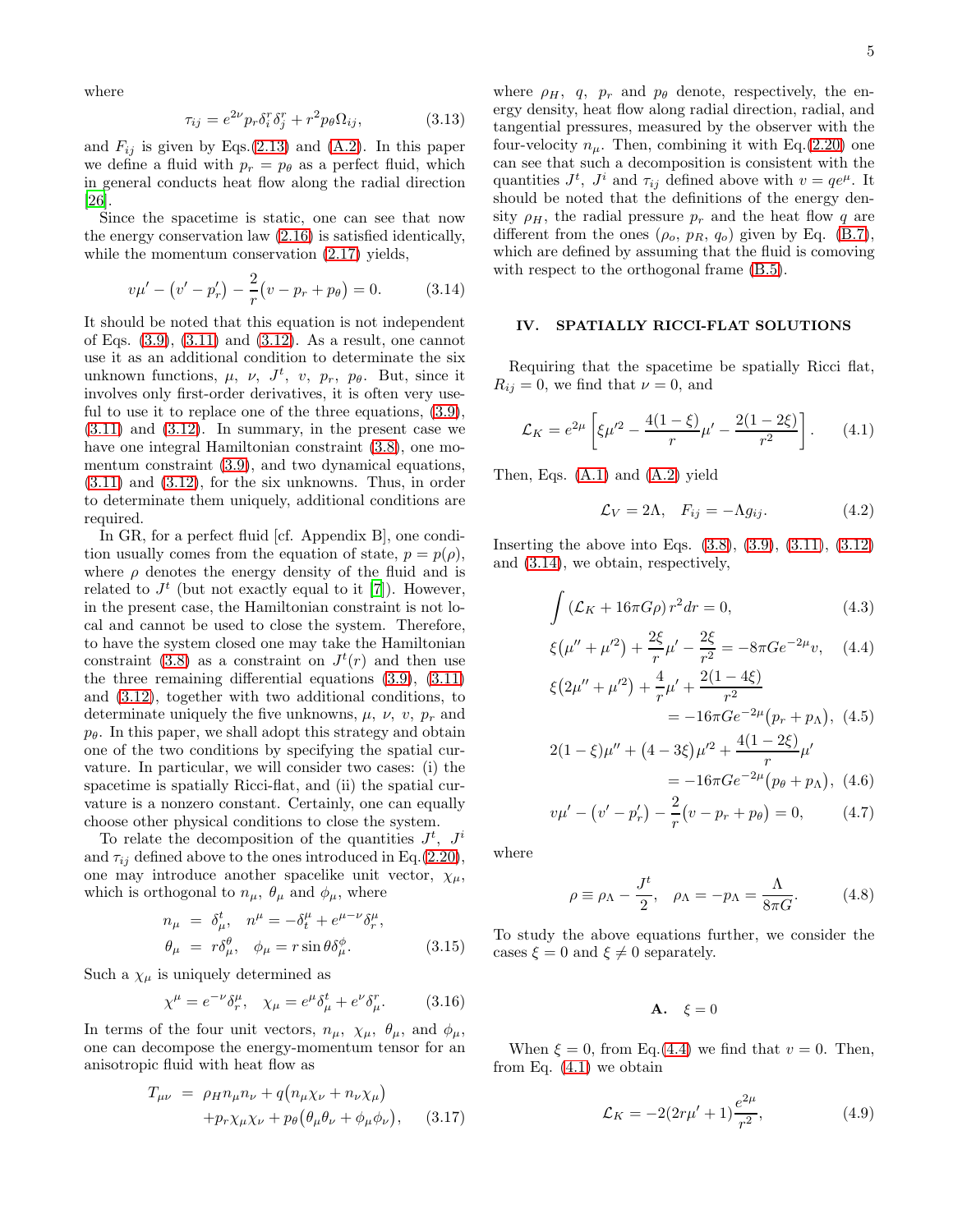while Eqs.  $(4.5)$  -  $(4.7)$  reduce, respectively, to

<span id="page-5-0"></span>
$$
2r\mu' + 1 = -8\pi G r^2 e^{-2\mu} (p_r + p_\Lambda), \qquad (4.10)
$$

$$
\mu'' + 2\mu'^2 + \frac{2}{r}\mu' = -8\pi G e^{-2\mu} (p_\theta + p_\Lambda), \ (4.11)
$$

$$
p'_r + \frac{2}{r}(p_r - p_\theta) = 0.
$$
 (4.12)

#### 1. de Sitter Schwarzschild Solution

If we further require the fluid be perfect,  $p_r = p_\theta = p$ , Eq. [\(4.12\)](#page-5-0) tells us that the pressure must be constant. Without loss of generality, we can absorb this constant into  $p_{\Lambda}$ , and then Eqs. [\(4.5\)](#page-4-1) and [\(4.6\)](#page-4-1) have the solution,

<span id="page-5-1"></span>
$$
\mu = \frac{1}{2} \ln \left( \frac{M}{r} + \frac{\Lambda}{3} r^2 \right). \tag{4.13}
$$

Inserting it into Eq. [\(4.1\)](#page-4-2) we find that  $\mathcal{L}_K = -2\Lambda$ . Then, Eq. [\(4.3\)](#page-4-1) requires  $J^t = 0$ . This is exactly the de Sitter Schwarzschild solution written in the ADM form. It was first noticed in the framework of the HL theory in [\[15\]](#page-18-2), and rederived later by several others. When  $\Lambda < 0$ , it represents the anti-de Sitter Schwarzschild solution.

#### 2. Anisotropic Fluid

When  $p_{\theta} = \gamma p_r$ , where  $\gamma$  is a constant but  $\gamma \neq 1$ , from Eq.  $(4.12)$  we find that

<span id="page-5-2"></span>
$$
p_r = c_0 r^{2(\gamma - 1)}, \tag{4.14}
$$

where  $c_0$  is an integration constant. Substituting it into Eqs. [\(4.10\)](#page-5-0) and [\(4.11\)](#page-5-0), for  $\Lambda = 0$  we obtain

$$
2r\mu' + 1 = -8c_0\pi G e^{-2\mu}r^{2\gamma}, \quad (4.15)
$$

$$
r^2\mu'' + 2r^2\mu'^2 + 2r\mu' = -8c_0\pi\gamma Ge^{-2\mu}r^{2\gamma},
$$
 (4.16)

from which we find that

<span id="page-5-8"></span>
$$
\mu = \frac{1}{2} \ln \left[ \frac{M}{r} + \left(\frac{r}{\ell}\right)^{2\gamma} \right] + \mu_0,
$$
  

$$
\mu_0 = -\frac{1}{2} \ln \left( -\frac{1+2\gamma}{8c_0 \pi G \ell^{2\gamma}} \right).
$$
(4.17)

Clearly, when  $\gamma = 1$ , choosing  $c_0 = -\Lambda/(8\pi G)$  and  $\ell =$  $\sqrt{3/\Lambda}$ , the above solutions reduce exactly to the (anti-) de Sitter Schwarzschild solution [\(4.13\)](#page-5-1). When  $\gamma \neq 1$ , for the solutions to be real, we must have

<span id="page-5-5"></span>
$$
\gamma = \begin{cases} < -\frac{1}{2}, & c_0 > 0, \\ > -\frac{1}{2}, & c_0 < 0, \end{cases}
$$
 (4.18)

for  $\ell^{2\gamma} > 0$ , and

$$
\gamma = \begin{cases} > -\frac{1}{2}, & c_0 > 0, \\ < -\frac{1}{2}, & c_0 < 0, \end{cases}
$$
 (4.19)

for  $\ell^{2\gamma} < 0$ . On the other hand, inserting the above solution into Eq.  $(4.9)$  we obtain

$$
\mathcal{L}_K = \frac{16\pi G c_0}{r^{2(1-\gamma)}}.\tag{4.20}
$$

Setting

<span id="page-5-3"></span>
$$
\rho(r) = -c_0 r^{2(\gamma - 1)} + \tilde{\rho}(r), \tag{4.21}
$$

where

<span id="page-5-4"></span>
$$
\tilde{\rho}(r) \simeq \begin{cases} \rho_c + a_0 r^{\beta_0}, & r \to 0, \\ a_{\infty} r^{\beta_{\infty}}, & r \to \infty, \end{cases} (4.22)
$$

with  $\rho_c$ ,  $a_0$ ,  $a_{\infty}$ ,  $\beta_0$  and  $\beta_{\infty}$  being constants, we find that the Hamiltonian constraint [\(4.3\)](#page-4-1) requires

$$
\beta_0 > -3, \quad \beta_{\infty} < -3. \tag{4.23}
$$

However, to have the center,  $r = 0$ , free of spacetime singularity, from Eqs.  $(4.14)$ ,  $(4.21)$  and  $(4.22)$ , we find that we must assume that

<span id="page-5-6"></span>
$$
\gamma > 1, \quad \beta_0 > 0. \tag{4.24}
$$

Eq. [\(4.18\)](#page-5-5) then shows that this is possible only when  $c_0 < 0$  if  $\ell^{2\gamma} > 0$ . Hence, the pressures become negative in this case. However, unlike GR [cf. Eq. [\(B.25\)](#page-16-0)], all the three energy conditions: weak, strong and dominant [\[30\]](#page-19-14), can be satisfied by properly choosing  $\tilde{\rho}(r)$ , which now is only subject to the global Hamiltonian constraint [\(4.3\)](#page-4-1). On the other hand, when  $\ell^{2\gamma} < 0$ , the condition  $(4.24)$  can be satisfied for  $c_0 > 0$ . Then, both the energy density and pressures can be positive. Once again, due to the integral form of the Hamiltonian constraint, one can always choose  $\rho$  properly, so that all the three energy conditions can be satisfied. It should be noted that the above conclusions do not contradict with the results obtained in [\[25](#page-19-9)], in which perfect fluid with some conditions between  $\rho$  and  $p$  was considered.

When  $r \to \infty$ , the pressures become infinitely large, and a spacetime singularity is indicated to exist there. One may cut the spacetime at a finite radius, and then join the solution to the de Sitter Schwarzschild solution, given by Eq. [\(4.13\)](#page-5-1). We shall consider this issue in Sec. VI.

### **B.**  $\xi \neq 0$

When  $\xi \neq 0$ , to have the system  $(4.4)$  -  $(4.6)$  closed, one additional condition is required. In this paper, we shall take it to be  $v = 0$ . Certainly, other physical conditions might be equally possible. Setting  $v = 0$ , we find that Eq. [\(4.4\)](#page-4-1) has the general solution,

<span id="page-5-7"></span>
$$
\mu = \ln\left(ar + \frac{b}{r^2}\right),\tag{4.25}
$$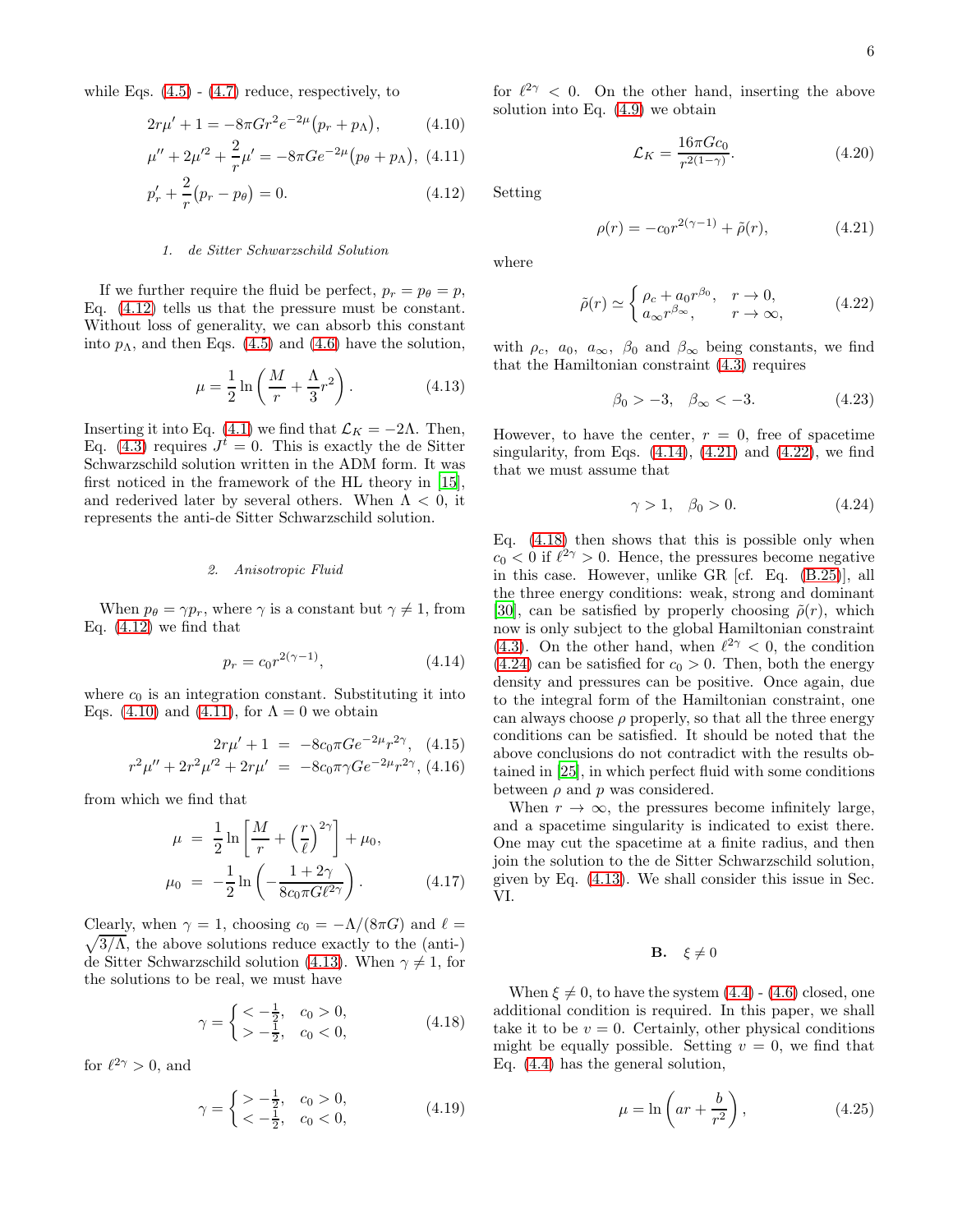where a and b are integration constants. Then, for  $\Lambda = 0$ Eqs.  $(4.5)$  and  $(4.6)$  yield,

<span id="page-6-0"></span>
$$
p_r = \frac{3}{16\pi G} \left[ a^2 (3\xi - 2) + \frac{2b^2}{r^6} \right],
$$
  
\n
$$
p_\theta = \frac{3}{16\pi G} \left[ a^2 (3\xi - 2) - \frac{4b^2}{r^6} \right],
$$
 (4.26)

while Eq.  $(4.7)$  is satisfied identically, as one would expect. On the other hand, for the solution [\(4.25\)](#page-5-7), we find that

<span id="page-6-1"></span>
$$
\mathcal{L}_K = -6\left(a^2 - \frac{b^2}{r^6}\right). \tag{4.27}
$$

Thus, setting

<span id="page-6-4"></span>
$$
\rho = \frac{3a^2}{8\pi G} + \tilde{\rho}(r),\tag{4.28}
$$

we find that the Hamiltonian constraint [\(4.3\)](#page-4-1) reads,

$$
\int \tilde{\rho}(r)r^2 dr = 0. \tag{4.29}
$$

From Eqs.  $(4.26)$  and  $(4.27)$  we can see that the spacetime is usually singular at the center,  $r = 0$ , unless  $b = 0$ . In the latter case, we have

$$
p_r = p_\theta = \frac{3(3\xi - 2)a^2}{16\pi G} = \begin{cases} \ge 0, & \xi \ge 2/3\\ < 0, & \xi < 2/3. \end{cases}
$$
 (4.30)

That is, now the fluid is a perfect fluid with constant pressures, which are non-negative for  $\xi \geq 2/3$ . Setting  $\tilde{\rho}(r) = 0$ , for which the Hamiltonian constraint is satisfied identically, we find that the energy density also becomes a positive constant.

It is interesting to note that  $p_r = p_\theta = 0$  when  $\xi = 2/3$ . In other words, the fluid becomes a dust. In GR, a dust cannot have a static configuration [\[26](#page-19-10)]. But, now the field equations involve second-order derivatives of  $\mu$  (in GR only the first-order terms are involved.), which produce a repulsive force to hold the collapse [\[31](#page-19-15)]. If we further choose  $\tilde{\rho} = -3a^2/(8\pi G)$  so that  $\rho = 0$ , the corresponding spacetime becomes vacuum.

### V. SOLUTIONS WITH NON-ZERO CONSTANT CURVATURE

From Eq. [\(3.7\)](#page-3-6), we find that

$$
R = \frac{2e^{-2\nu}}{r^2} \left[ 2r\nu' - \left( 1 - e^{2\nu} \right) \right]. \tag{5.1}
$$

When  $R$  is a constant, say,  $k$ , the above equation can be cast in the form,

$$
2r\nu' + \left(1 - \frac{k}{2}r^2\right)e^{2\nu} - 1 = 0,\tag{5.2}
$$

which has a particular solution  $\nu = 0, k = 0$ . These are the solutions studied in the last section. Therefore, in the following we shall consider only the case where  $\nu' \neq 0$ . Then, we find that

$$
\nu = -\frac{1}{2}\ln\left(1 - \frac{k}{6}r^2\right),\tag{5.3}
$$

for which we have

<span id="page-6-3"></span>
$$
R_{ij} = \frac{k}{3}g_{ij}, \quad F_{ij} = \mathcal{F}_0 g_{ij},
$$
  
\n
$$
\mathcal{L}_V = 2\Lambda - k + \frac{3g_2 + g_3}{3\zeta^2} k^2 + \frac{9g_4 + 3g_5 + g_6}{9\zeta^4} k^3,
$$
  
\n
$$
\mathcal{L}_K = \left(1 - \frac{k}{6}r^2\right)e^{2\mu}\left[\xi\mu'^2 - \frac{4(1-\xi)}{r}\mu' - \frac{2(1-2\xi)}{r^2}\right], \quad (5.4)
$$

where

$$
\mathcal{F}_0 \equiv -\Lambda + \frac{k}{6} + \frac{3g_2 + g_3}{18\zeta^2}k^2 + \frac{9g_4 + 3g_5 + g_6}{18\zeta^4}k^3. \tag{5.5}
$$

To study this case further, we again consider solutions with  $\xi = 0$  and  $\xi \neq 0$  separately.

A.  $\xi = 0$ 

When  $\xi = 0$ , we find that the corresponding dynamical equations, momentum constraint and the conservation law can be written, respectively, as

<span id="page-6-2"></span>
$$
4\left(\frac{1}{r} - \frac{k}{6}r\right)\mu' + 2\left(\frac{1}{r^2} + \frac{k}{6}\right)
$$
  
=  $-2e^{-2\mu}(\mathcal{F}_0 + 8\pi G p_r)$ , (5.6)  

$$
\left(1 - \frac{k}{6}r^2\right)(\mu'' + 2\mu'^2) + \left(\frac{2}{r} - \frac{k}{2}r\right)\mu' - \frac{k}{6}
$$
  
=  $-e^{-2\mu}(\mathcal{F}_0 + 8\pi G p_\theta)$ , (5.7)

$$
v = -\frac{k}{24\pi G}e^{2\mu},\tag{5.8}
$$

$$
p'_{r} + \frac{2}{r} (p_{r} - p_{\theta}) = -\frac{ke^{2\mu}}{24\pi Gr} (r\mu' + 2).
$$
 (5.9)

#### 1. Vacuum Solutions

When the spacetime is vacuum,  $v = p_r = p_\theta = J^t = 0$ , the above equations show that we must have

<span id="page-6-5"></span>
$$
\mu = -\infty, \quad \mathcal{F}_0 = 0,\tag{5.10}
$$

for which we have

$$
N^r \equiv e^{\mu - \nu} = 0, \quad \mathcal{L}_K = 0,
$$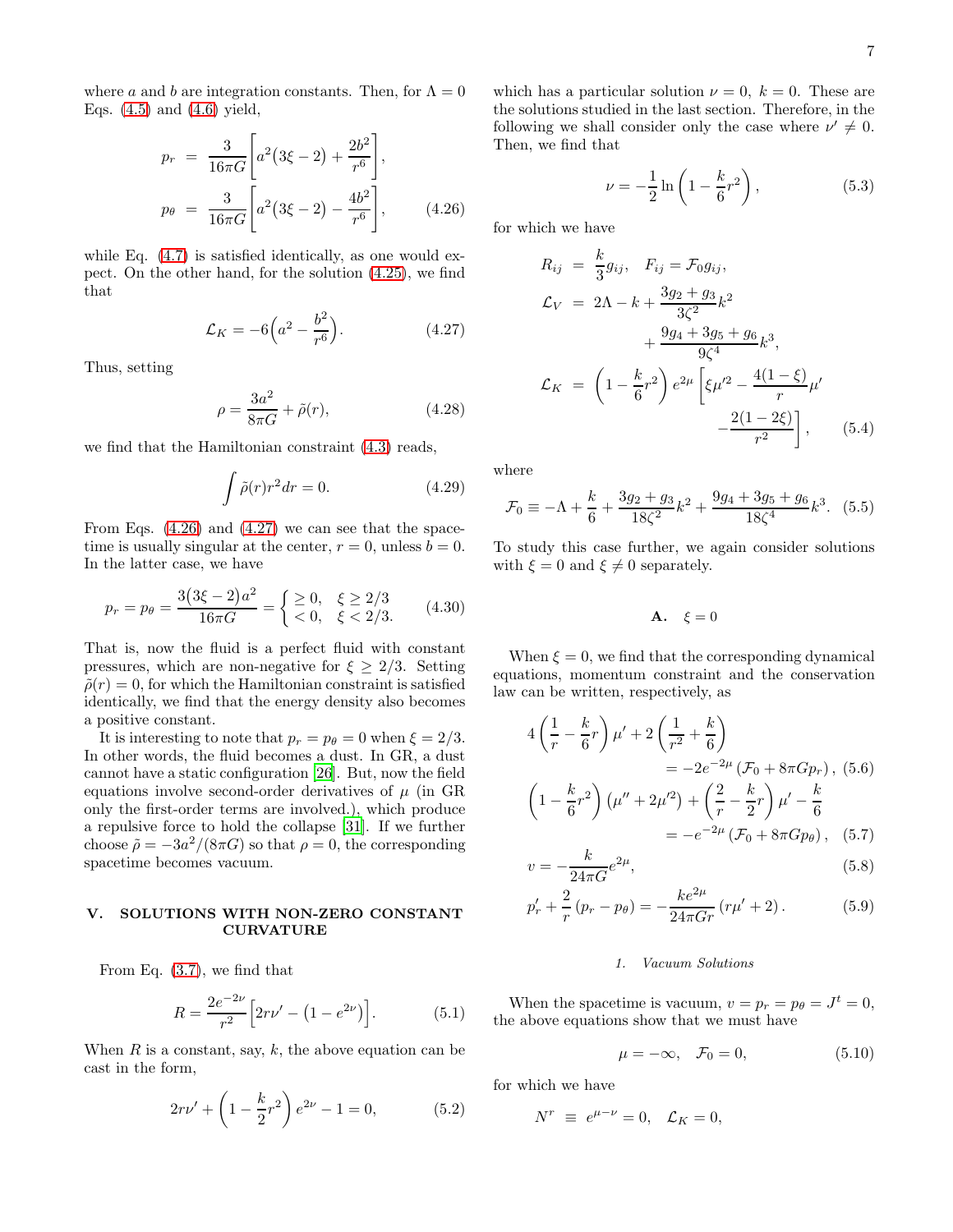$$
\Lambda = \frac{k}{6} + \frac{3g_2 + g_3}{18\zeta^2} k^2 + \frac{9g_4 + 3g_5 + g_6}{18\zeta^4} k^3,
$$
  
\n
$$
\mathcal{L}_V = -\frac{2k}{3} + \frac{4(3g_2 + g_3)}{9\zeta^2} k^2 + \frac{2(9g_4 + 3g_5 + g_6)}{9\zeta^4} k^3.
$$
 (5.11)

The Hamiltonian constraint [\(3.8\)](#page-3-4) will be satisfied identically if the coupling constants are chosen so that  $\mathcal{L}_V = 0$ . These solutions are (Einstein) static universe solutions for either sign of the spatial curvature  $k$  [\[24\]](#page-19-8).

# 2. Perfect Fluid

For a perfect fluid, Eqs. [\(5.6\)](#page-6-2) and [\(5.7\)](#page-6-2) yield,

<span id="page-7-0"></span>
$$
\left(1 - \frac{k}{6}r^2\right)\left(\mu'' + 2\mu'^2\right) - \frac{kr}{6}\mu' - \frac{1}{r^2} - \frac{k}{3} = 0. \quad (5.12)
$$

Setting

<span id="page-7-3"></span>
$$
\mu = \frac{1}{4} \ln \left( \sqrt{\frac{k}{6}} r \right) + \frac{1}{2} \ln w(z), \quad z \equiv \sqrt{1 - \frac{k}{6} r^2}, \tag{5.13}
$$

we find that Eq. [\(5.12\)](#page-7-0) can be cast in the form,

<span id="page-7-1"></span>
$$
(1 - z2)w'' - 2zw' + \left[a(a + 1) - \frac{b2}{1 - z2}\right]w = 0, (5.14)
$$

with

$$
a = -\frac{1}{2} + 2i, \ b = \frac{3}{2}.
$$
 (5.15)

The general solution of Eq. [\(5.14\)](#page-7-1) is given by

<span id="page-7-2"></span>
$$
w = c_1 P_a^b(z) + c_2 Q_a^b(z), \tag{5.16}
$$

where  $c_1$  and  $c_2$  are the integration constants and should be chosen so that the solution is real.  $P_a^b(z)$  and  $Q_a^b(z)$ are, respectively, the associated Legendre functions of the first and second kinds [\[32\]](#page-19-16). Inserting Eq. [\(5.16\)](#page-7-2) into Eq.  $(5.13)$ , we find that

<span id="page-7-7"></span>
$$
\mu = \frac{1}{4}\ln(r) + \frac{1}{2}\ln\left[c_1 P_a^b(z) + c_2 Q_a^b(z)\right] + \mu_0, \quad (5.17)
$$

where  $\mu_0 \equiv [\ln(k/6)]/8$ . Then, Eqs. [\(3.7\)](#page-3-6), [\(5.6\)](#page-6-2) and [\(5.8\)](#page-6-2) yield,

<span id="page-7-4"></span>
$$
\mathcal{L}_K = -\frac{e^{2\mu_0}}{r^{3/2}} \left(1 - \frac{k}{6}r^2\right) \left[3\left(c_1 P_a^b(z) + c_2 Q_a^b(z)\right) - \frac{kr^2}{3\sqrt{1 - \frac{k}{6}r^2}} \left(c_1 P_a^{'b}(z) + c_2 Q_a^{'b}(z)\right)\right],
$$
  

$$
p = -\frac{\mathcal{F}_0}{8\pi G}
$$

$$
-\frac{\sqrt{r}e^{2\mu_0}}{16\pi G} \left[ \left( \frac{3}{r^2} + \frac{k}{6} \right) \left( c_1 P_a^b(z) + c_2 Q_a^b(z) \right) -\frac{k}{3} \sqrt{1 - \frac{k}{6} r^2} \left( c_1 P_a^{'b}(z) + c_2 Q_a^{'b}(z) \right) \right],
$$
  

$$
v = -\frac{k\sqrt{r}e^{2\mu_0}}{24\pi G} \left( c_1 P_a^b(z) + c_2 Q_a^b(z) \right).
$$
 (5.18)

Note that in writing the above expressions we did not impose any conditions obtained from the vacuum case, so that our solutions are as much applicable as possible. In particular, by properly choosing the parameters, we can have  $\mathcal{F}_0 < 0$  so the pressure in the center of the star is positive and the fluid satisfies all the energy conditions [See the discussions below.]. On the other hand, setting

<span id="page-7-5"></span>
$$
\rho(r) = \rho_k + \tilde{\rho}(r) - \frac{\mathcal{L}_K}{16\pi G},\tag{5.19}
$$

we find that the Hamiltonian constraint [\(3.8\)](#page-3-4) reads

$$
\int \frac{\tilde{\rho}(r)r^2 dr}{\sqrt{1 - \frac{k}{6}r^2}} = 0,
$$
\n(5.20)

where

$$
\rho_k \equiv \frac{k}{16\pi G} \left( 1 - \frac{3g_2 + g_3}{3\zeta^2} k - \frac{9g_4 + 3g_5 + g_6}{9\zeta^4} k^2 \right). \tag{5.21}
$$

To study the singular behavior of the solution near the center, we first note that [\[32](#page-19-16)]

$$
P_a^b(z) = \frac{1}{\Gamma(1-b)} \left(\frac{z+1}{z-1}\right)^{b/2}
$$
  
 
$$
\times F\left(-a, a+1; 1-b; \frac{1-z}{2}\right),
$$
  
\n
$$
Q_a^b(z) = e^{ib\pi} \left(\frac{z+1}{z-1}\right)^{b/2}
$$
  
\n
$$
\times \left[\frac{1}{2}\Gamma(b)F\left(-a, a+1; 1-b; \frac{1-z}{2}\right) + \frac{\Gamma(1+a+b)\Gamma(-b)}{2\Gamma(1+a-b)} \left(\frac{z-1}{z+1}\right)^b + \frac{\Gamma(-a, a+1; 1+b; \frac{1-z}{2})}{2\Gamma(1+a-b)}\right],
$$
 (5.22)

for  $|1-z| < 2$ , where  $F(a, b; c; z)$  denotes the hypergeometric function. When  $|z| \ll 1$ , it is given by

$$
F(a, b; c; z) \simeq 1 + \frac{ab}{c}z + \frac{ab(a+1)(b+1)}{c(c+1)}z^{2} + \mathcal{O}(z^{3}).
$$
\n(5.23)

Thus, as  $r \to 0^+$ , we find

<span id="page-7-6"></span>
$$
P_a^b(z) \simeq \frac{a_1}{r^{3/2}} \left\{ 1 - \frac{17k}{48} r^2 - \frac{425k^2}{4608} r^4 + \mathcal{O}\left(r^{9/2}\right) \right\},
$$
  

$$
Q_a^b(z) \simeq \frac{a_2}{r^{3/2}} \left\{ 1 - \frac{17k}{48} r^2 + a_3 r^3 + \mathcal{O}\left(r^{5/2}\right) \right\}, (5.24)
$$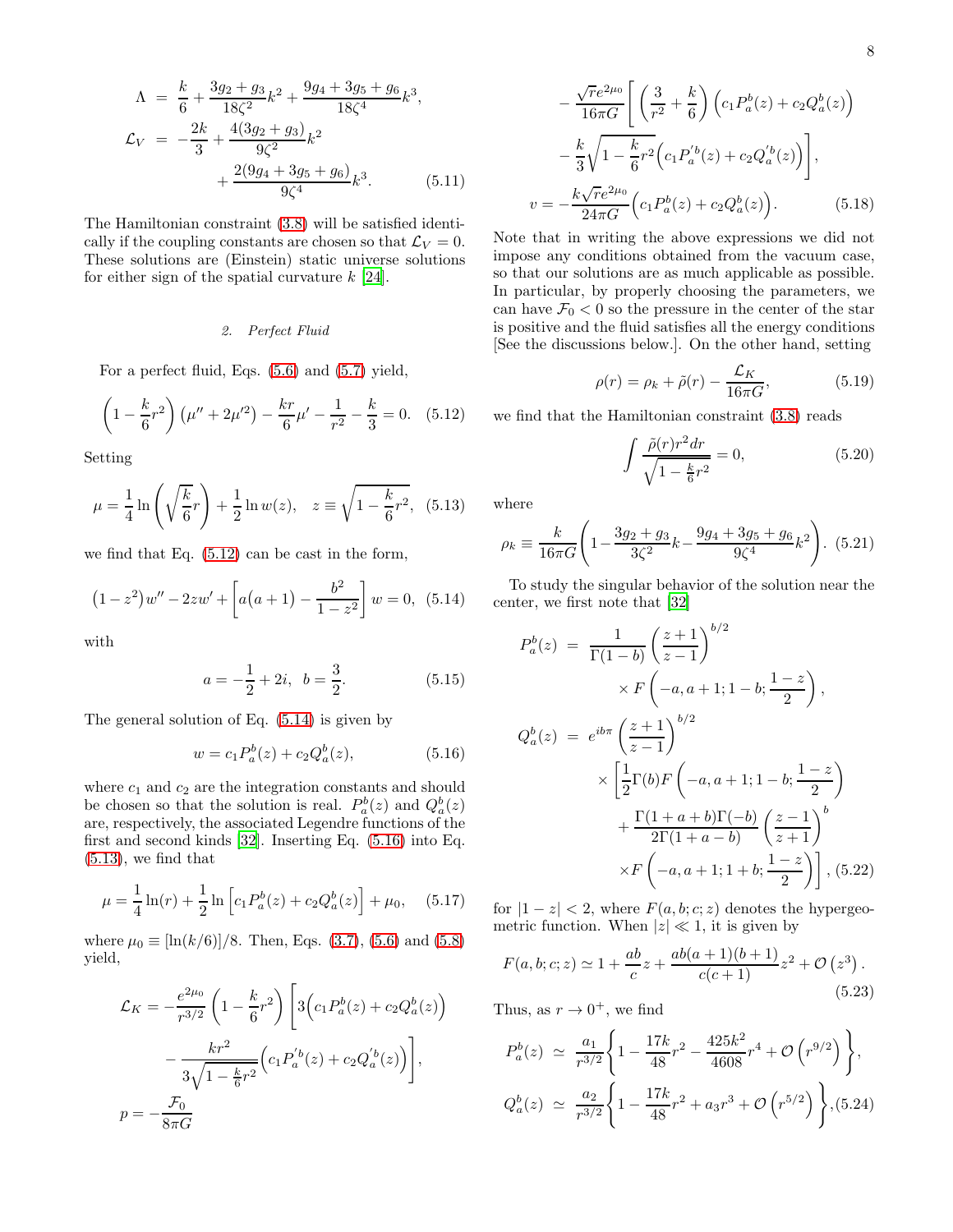$$
a_1 \equiv \frac{2^{3/2}}{\Gamma\left(-\frac{1}{2}\right)\left(-\frac{k}{6}\right)^{3/4}}, \quad a_2 \equiv -i\frac{\sqrt{2}\Gamma\left(\frac{3}{2}\right)}{\left(-\frac{k}{6}\right)^{3/4}},
$$

$$
a_3 \equiv \frac{\Gamma\left(-\frac{3}{2}\right)\Gamma\left(2+2i\right)}{\Gamma\left(\frac{3}{2}\right)\Gamma\left(-1+2i\right)} \left(-\frac{k}{24}\right)^{3/2}.
$$
(5.25)

Then, from Eqs. [\(5.18\)](#page-7-4) and [\(5.19\)](#page-7-5) we find that when

$$
a_1c_1 + a_2c_2 = 0,\t\t(5.26)
$$

all the quantities,  $\mathcal{L}_K$ ,  $\rho$ ,  $v$  and  $p$  are free of singularity at the center  $r = 0$ . In fact, for such a choice we have

$$
\mathcal{L}_K \simeq -6c_2 a_2 a_3 e^{2\mu_0}, \quad v \simeq 0,
$$
  

$$
\rho(r) \simeq \rho_k + \tilde{\rho}(0), \quad p \simeq -\frac{\mathcal{F}_0}{8\pi G}, \quad (5.27)
$$

as  $r \to 0^+$ .

# **B.**  $\xi \neq 0$

When  $\xi \neq 0$ , the dynamical equations and the momentum constraint read, respectively,

<span id="page-8-0"></span>
$$
\xi \left(1 - \frac{k}{6}r^2\right) \left(2\mu'' + \mu'^2\right) + \left(\frac{4}{r} - \frac{(2+\xi)k}{3}r\right)\mu'
$$
  
+ 
$$
\frac{2(1-4\xi)}{r^2} + \frac{(1+2\xi)k}{3}
$$
  
= 
$$
-2e^{-2\mu} \left(\mathcal{F}_0 + 8\pi G p_r\right), (5.28)
$$
  

$$
\left(1 - \frac{k}{6}r^2\right) \left[2(1-\xi)\mu'' + (4-3\xi)\mu'^2\right]
$$
  
+ 
$$
\left[\frac{4(1-2\xi)}{r} - \frac{(3-5\xi)k}{3}r\right]\mu' - \frac{(1-2\xi)k}{3}
$$
  
= 
$$
-2e^{-2\mu} \left(\mathcal{F}_0 + 8\pi G p_\theta\right), (5.29)
$$
  

$$
\xi \left(1 - \frac{k}{6}r^2\right) \left(\mu'' + \mu'^2\right) + \xi \left(\frac{2}{r} - \frac{k}{2}r\right)\mu'
$$
  
- 
$$
\frac{2\xi}{r^2} + \frac{k}{3} = -8\pi Ge^{-2\mu}v. (5.30)
$$

#### 1. Vacuum Solutions

In the vacuum case, one of the solutions is still given by

<span id="page-8-6"></span>
$$
\mu = -\infty, \quad \mathcal{F}_0 = 0,\tag{5.31}
$$

for which we have  $N^r = 0 = \mathcal{L}_K$ . When  $\mu$  is finite, from Eqs.  $(5.28) - (5.30)$  $(5.28) - (5.30)$  we find that the vacuum equations can be cast in the forms,

<span id="page-8-2"></span>
$$
\xi \left( 1 - \frac{k}{6} r^2 \right) \left( 2 \mu'' + \mu'^2 \right) + \left( \frac{4}{r} - \frac{(2+\xi)k}{3} r \right) \mu'
$$

$$
+\frac{2(1-4\xi)}{r^2} + \frac{(1+2\xi)k}{3} = -2e^{-2\mu}\mathcal{F}_0, (5.32)
$$

$$
\left(1 - \frac{k}{6}r^2\right)\left[2(1-\xi)\mu'' + (4-3\xi)\mu'^2\right]
$$

$$
+\left[\frac{4(1-2\xi)}{r} - \frac{(3-5\xi)k}{3}r\right]\mu' - \frac{(1-2\xi)k}{3}
$$

$$
= -2e^{-2\mu}\mathcal{F}_0, (5.33)
$$

and

<span id="page-8-1"></span>
$$
(1-x^2)\mu_{,xx} + \frac{1}{x}(4-5x^2)\mu_{,x} - \frac{3}{x^2} + \frac{2(2-\xi)}{\xi} = 0, (5.34)
$$

where  $x \equiv \sqrt{k/6} r$ . Eq. [\(5.34\)](#page-8-1) has the general solution,

$$
\mu = \mu_0 + \ln(r) + \frac{3(3\xi - 2)}{2\xi kr^2} + \frac{\sqrt{1 - \frac{k}{6}r^2}}{r^3} \left(1 + \frac{k}{3}r^2\right) \times \left[\mu_1 + \frac{2 - 3\xi}{4\xi} \arcsin\left(\sqrt{\frac{k}{6}}r\right)\right],
$$
 (5.35)

where  $\mu_0$  and  $\mu_1$  are integration constants. Inserting the above into Eq. [\(5.32\)](#page-8-2), we find that it is satisfied only when

$$
\mu_1 = 0, \quad \xi = \frac{2}{3}, \tag{5.36}
$$

and for which Eq. [\(5.33\)](#page-8-2) gives  $\mathcal{F}_0 = 0$ . That is

<span id="page-8-3"></span>
$$
\Lambda - \frac{k}{6} - \frac{3g_2 + g_3}{18\zeta^2} k^2 - \frac{9g_4 + 3g_5 + g_6}{18\zeta^4} k^3 = 0. \tag{5.37}
$$

When  $\mu_1 = 0$  and  $\xi = 2/3$  it can be also shown that  $\mathcal{L}_K = 0$ . The Hamiltonian constraint is then satisfied identically, when  $\mathcal{L}_V = 0$ , *i.e.*,

<span id="page-8-4"></span>
$$
2\Lambda - k + \frac{3g_2 + g_3}{3\zeta^2}k^2 + \frac{9g_4 + 3g_5 + g_6}{9\zeta^4}k^3 = 0, \quad (5.38)
$$

as one can see from Eq. [\(5.4\)](#page-6-3). Therefore, provided that the coupling constants  $g_n$ ,  $(n = 2, 3, ..., 6)$  are chosen so that Eqs. [\(5.37\)](#page-8-3) and [\(5.38\)](#page-8-4) hold, the solution

<span id="page-8-5"></span>
$$
\nu = -\frac{1}{2}\ln\left(1 - \frac{k}{6}r^2\right),
$$
  
\n
$$
\mu = \ln(r) + \mu_0, \ (\xi = 2/3), \tag{5.39}
$$

represents the unique vacuum solution of the HL theory with maximal symmetry for any given curvature k and nonzero  $\xi$ . It is interesting to note that  $\xi = 2/3$  is the case where an anisotropic Weyl symmetry exists in the UV limit [\[1](#page-17-0)]. Note also that the spacetime described by the solution [\(5.39\)](#page-8-5) is not flat even in the sense of the 4 dimensional geometry. For example, the corresponding 4-dimensional Ricci scalar is given by,

$$
R^{(4)} = 12e^{2\mu_0} \left( 1 - \frac{k}{4}r^2 \right) + k, \ (\xi = 2/3), \tag{5.40}
$$

which shows that the spacetime is not flat even when  $k=0.$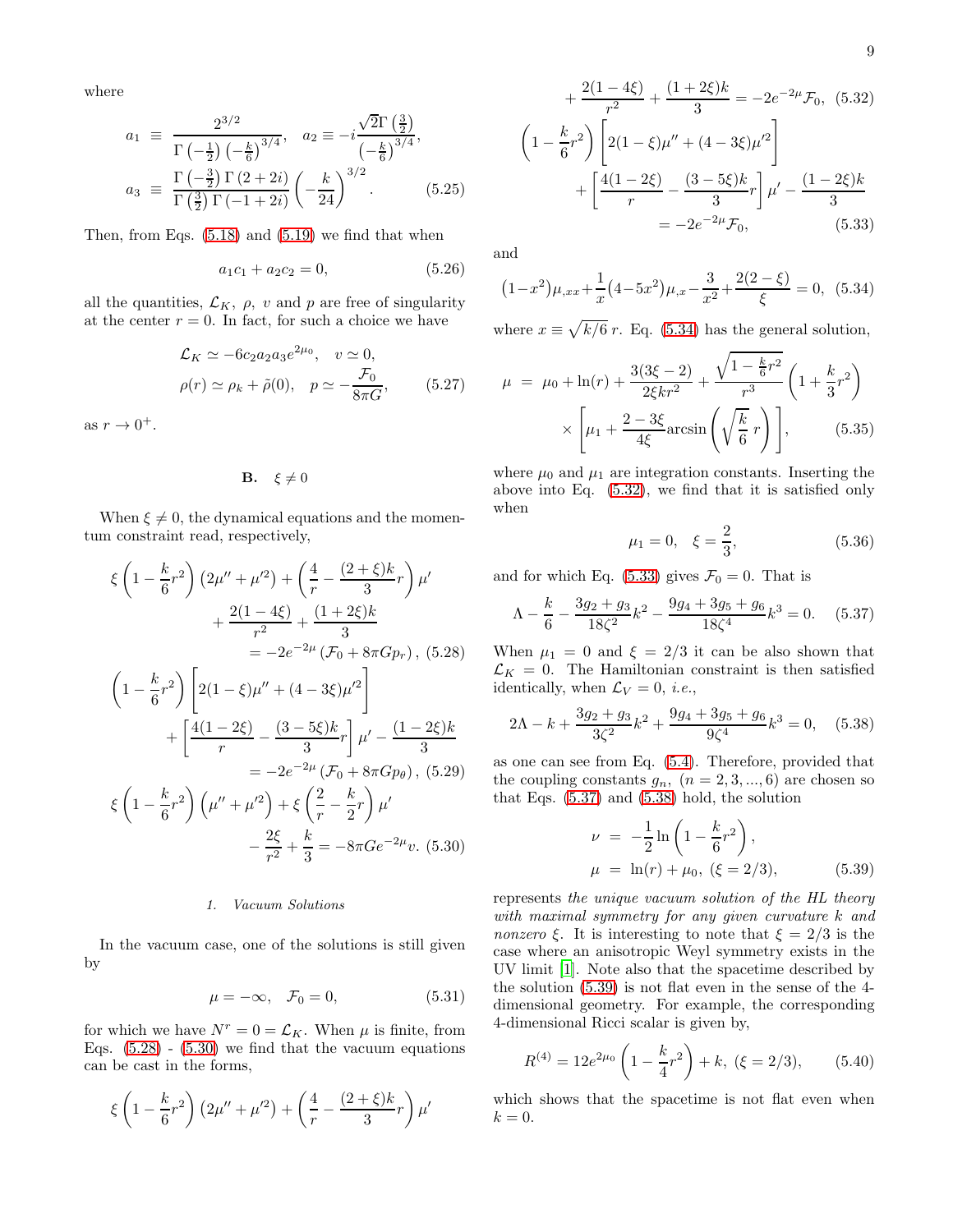### 2. Perfect Fluid

On the other hand, for a perfect fluid Eqs. [\(5.28\)](#page-8-0) and [\(5.29\)](#page-8-0) yield,

<span id="page-9-0"></span>
$$
\left(1 - \frac{k}{6}r^2\right) \left[ (1 - 2\xi)\mu'' + 2(1 - \xi)\mu'^2 \right]
$$

$$
-\left(\frac{4\xi}{r} + \frac{(1 - 6\xi)k}{6}r\right)\mu' - \frac{1 - 4\xi}{r^2} - \frac{k}{3} = 0. \tag{5.41}
$$

Setting

$$
\mu = \frac{1+2\xi}{4(1-\xi)}\ln(r) + \frac{1-2\xi}{2(1-\xi)}\ln w(r),\tag{5.42}
$$

we find that Eq. [\(5.41\)](#page-9-0) can be cast in the form of Eq.  $(5.14)$ , but now with

$$
a = \frac{1 - 2\xi + 4\sqrt{\xi(\xi + 1) - 1}}{2(2\xi - 1)}, \quad b = \frac{3}{2}.
$$
 (5.43)

Therefore, in the present case the general solution of  $(5.41)$  is given by

<span id="page-9-1"></span>
$$
\mu = \frac{1 + 2\xi}{4(1 - \xi)} \ln(r) + \frac{1 - 2\xi}{2(1 - \xi)} \ln\left[c_1 P_b^a(z) + c_2 Q_b^a(z)\right],\tag{5.44}
$$

where, as previously,  $z \equiv \sqrt{1 - \frac{k}{6}r^2}$ . Once  $\mu$  is given, from Eqs.  $(5.28)$  and  $(5.30)$  we can find p and v, which are too complicated to be written explicitly here.

To study the asymptotical behavior of the above solutions near the center, we first notice that  $P_a^b(z)$  and  $Q_a^b(z)$  take the same forms as those given by Eq. [\(5.24\)](#page-7-6), as they do not depend explicitly on the parameter a as  $r \rightarrow 0$ . We find that

$$
p \simeq -\frac{\mathcal{F}_0}{8\pi G} + \frac{3\xi(1-4\xi)}{64\pi G(1-\xi)^2} \left(\frac{a_1c_1 + a_2c_2}{r^3}\right)^{\frac{1-2\xi}{1-\xi}},
$$
  

$$
v \simeq \frac{9\xi(1-2\xi)}{32\pi G(1-\xi)^2} \left(\frac{a_1c_1 + a_2c_2}{r^3}\right)^{\frac{1-2\xi}{1-\xi}},
$$
  

$$
\mathcal{L}_K \simeq -\frac{3\xi(5-8\xi)}{4(1-\xi)^2} \left(\frac{a_1c_1 + a_2c_2}{r^3}\right)^{\frac{1-2\xi}{1-\xi}},
$$
(5.45)

as  $r \to 0$ . Thus, when  $-1/2 \leq \xi < 1$ , all these quantities are finite at the center for any given  $c_1$  and  $c_2$ , provided that  $a_1c_1 + a_2c_2 \neq 0$ . When  $\xi \geq 1$  or  $\xi < 1/2$ , they diverge there unless  $c_1$  and  $c_2$  are chosen such that  $a_1c_1+$  $a_2c_2 = 0$ . Therefore, in the present case  $c_1$  and  $c_2$  must be chosen so that

<span id="page-9-3"></span>
$$
a_1c_1 + a_2c_2 = \begin{cases} \neq 0, & -1/2 \le \xi < 1, \\ = 0, & \text{otherwise.} \end{cases}
$$
 (5.46)

### VI. JUNCTION CONDITIONS

Let us consider a surface  $\Sigma$ , defined by  $r = r_0$ , in the spacetime described by the metric [\(3.5\)](#page-3-0), which divides

the whole spacetime into two regions, the internal region  $r < r_0$ , and the external region  $r > r_0$ , denoted, respectively, by  $V^-$  and  $V^+$ . Note that once the metric is cast in the form  $(3.5)$ , the coordinates t and r are all uniquely defined. As a result, the coordinates used in  $V^+$  and  $V^$ must be the same, i.e.,

$$
\{x^{+\mu}\} = \{x^{-\mu}\} = (t, r, \theta, \phi). \tag{6.1}
$$

Since the highest order of derivatives in the HL theory is six, one may require that the metric coefficients be at least  $C^6$ ; that is, their derivatives up to six-order exist and are continuous across  $\Sigma$ . However, this requirement often is too strict, and, in particular, will exclude the existence of infinitely thin shells [\[33\]](#page-19-17). To relax this condition, from Eqs.  $(2.6)$  and  $(2.15)$  we can see that the quadratic terms of the highest derivatives are third-order, so we may require that the metric coefficients be at least  $C^3$ . In this way we can avoid terms that are powers of Dirac δ-functions, which mathematically are not well defined.

For the spherically static spacetime, this condition is still very strict, since the quadratic terms of the highest derivatives now are only terms involving  $\nu^{\prime\prime 2}$ ,  $\nu^{\prime\prime}\nu^{\prime\prime\prime}$ , and  $\mu'^2$ , as we can see from Eqs. [\(3.7\)](#page-3-6) - [\(3.12\)](#page-3-3), [\(A.1\)](#page-17-12) and [\(A.2\)](#page-17-13). Therefore, without loss of generality, we shall assume that  $\nu(r)$  and  $\mu(r)$  are at least  $C^1$  and  $C^0$ , respectively, across the surface  $r = r_0$ , and at least  $C^4$  and  $C<sup>1</sup>$  elsewhere. Denoting quantities defined in  $V<sup>+</sup>$  ( $V<sup>-</sup>$ ) by  $F^+(F^-)$ , we find that  $\mu$  and  $\nu$  can be written as

$$
F(r) = F^{+}(r)H(x) + F^{-}(r)[1 - H(x)], \qquad (6.2)
$$

where  $F = (\mu, \nu)$ ,  $x \equiv r - r_0$  (It must noted that there is no confusion between  $x$  used in this section and the one used in Secs. IV and V.),

$$
\begin{aligned}\n\lim_{r \to r_0^+} \mu^+(r) &= \lim_{r \to r_0^-} \mu^-(r), \\
\lim_{r \to r_0^+} \nu^+(r) &= \lim_{r \to r_0^-} \nu^-(r), \\
\lim_{r \to r_0^+} \nu^+_r(r) &= \lim_{r \to r_0^-} \nu^-_r(r),\n\end{aligned} \tag{6.3}
$$

and  $H(x)$  denotes the Heavside function, defined as

$$
H(x) = \begin{cases} 1, & x > 0, \\ 0, & x < 0, \end{cases}
$$
 (6.4)

which has the properties [\[34](#page-19-18)],

$$
H^{n}(x) = H(x), \quad [1 - H(x)]^{n} = [1 - H(x)],
$$
  
 
$$
H(x) [1 - H(x)] = 0, \quad H'(x) = \delta(x), \quad (6.5)
$$

in the sense of distributions, where  $\delta(x)$  denotes the Dirac delta function. Although the high-order derivatives of  $\mu$ and  $\nu$  are not continuous across the hypersurface  $r = r_0$ , we assume that they all exist and are finite in the limits  $r \to r_0^{\pm}$ . Then, we find that

<span id="page-9-2"></span>
$$
\mu' = \mu^{D}, \ \mu'' = \mu^{D} + [\mu']^{-} \delta(x),
$$
  

$$
\nu' = \nu^{D}, \ \nu'' = \nu^{D},
$$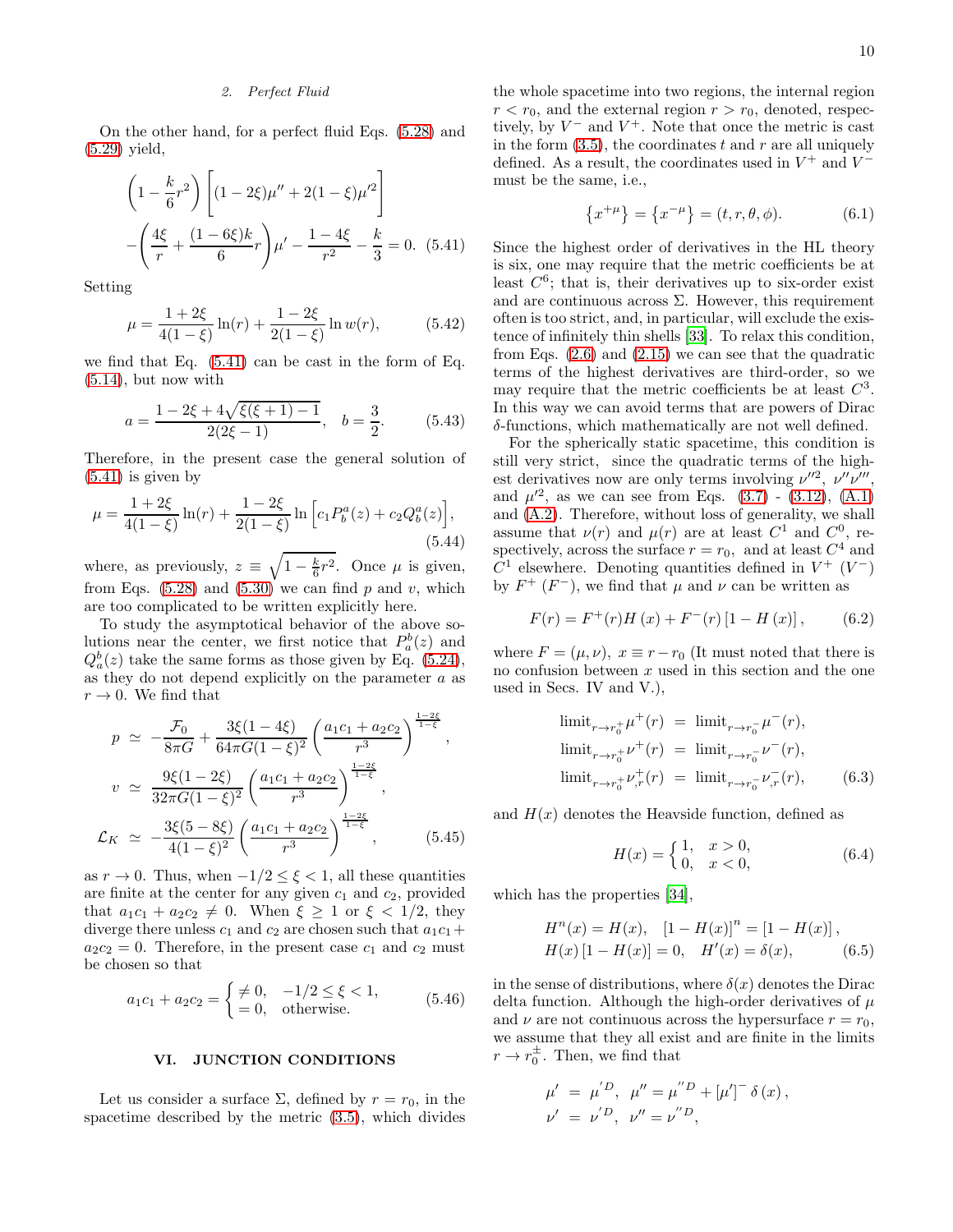$$
\nu''' = \nu'''^{D} + [\nu'']^{-} \delta(x),
$$
  
\n
$$
\nu^{(4)} = \nu^{(4)D} H + [\nu''']^{-} \delta(x) + [\nu'']^{-} \delta'(x),
$$
  
\n
$$
\nu^{(5)} = \nu^{(5)D} + [\nu^{(4)}]^{-} \delta(x) + [\nu''']^{-} \delta'(x)
$$
  
\n
$$
+ [\nu'']^{-} \delta''(x), \qquad (6.6)
$$

$$
\left[\nu^{(n)}\right]^{-} \equiv \lim_{r \to r_0^+} \nu^{+(n)}(r) - \lim_{r \to r_0^-} \nu^{-(n)}(r),
$$
  

$$
F^{(n)D} \equiv F^{+(n)}H + F^{-(n)}(1-H). \tag{6.7}
$$

Inserting the above expressions into Eqs. [\(3.7\)](#page-3-6) and [\(A.1\)](#page-17-12), we find that

$$
\mathcal{L}_{K} = \mathcal{L}_{K}^{D}, \quad \mathcal{L}_{V}^{(0)} = \mathcal{L}_{V}^{(0) D}, \n\mathcal{L}_{V}^{(1)} = \mathcal{L}_{V}^{(1) D}, \quad \mathcal{L}_{V}^{(2)} = \mathcal{L}_{V}^{(2) D}, \n\mathcal{L}_{V}^{(3)} = \mathcal{L}_{V}^{(3) D} + \mathcal{L}_{V}^{(3) Im} \n\equiv \mathcal{L}_{V}^{(3) D} + \frac{8g_{7}e^{-6\nu}}{\zeta^{4}r^{3}} \Big[2r\nu' - (1 - e^{2\nu})\Big] \n\times \left[\nu''\right]^{-} \delta(x), \quad (6.8)
$$

while from Eq. [\(A.2\)](#page-17-13) we find that  $(F_n)_{ij}$ 's are given by Eq. [\(A.3\)](#page-17-16). The superindex "Im" represents the impulsive part of the quantity considered, which is usually proportional to  $\delta(x)$  and its derivatives [cf. Eqs.[\(6.9\)](#page-10-0) and [\(A.5\)](#page-17-15).]. Separating the nondistributional from the distributional parts of the matter content as

<span id="page-10-0"></span>
$$
Jt = Jt, D + Jt, Im,\nv = vD + vIm,\npr = prD + prIm,\npθ = pθD + pθIm,\n(6.9)
$$

we find that the Hamiltonian constraint [\(3.8\)](#page-3-4) now reads

$$
\int \left( \mathcal{L}_K^D + \mathcal{L}_V^D - 8\pi G J^{t,D} \right) e^{\nu} r^2 dr
$$

$$
= \int \left( 8\pi G J^{t,Im} - \mathcal{L}_V^{(3) Im} \right) e^{\nu} r^2 dr. \tag{6.10}
$$

While the momentum constraint [\(3.9\)](#page-3-2) and the dynamical equations  $(3.11)$  and  $(3.12)$  remain the same in regions  $V^+$  and  $V^-$ , but across the thin shell at  $r = r_0$ , they read

<span id="page-10-1"></span>
$$
\xi[\mu']^{-\delta}(x) = -8\pi G e^{2(\nu-\mu)} v^{Im}, \qquad (6.11)
$$

$$
\xi[\mu']^{-\delta}(x) + e^{-2\mu} F_{rr}^{Im} = -8\pi G e^{2(\nu-\mu)} p_r^{Im}, (6.12)
$$

$$
(1 - \xi)\left[\mu'\right]^{-} \delta(x) + \frac{1}{r^2} e^{2(\nu - \mu)} F_{\theta\theta}^{Im}
$$
  
= -8\pi Ge^{2(\nu - \mu)} p\_{\theta}^{Im}, \t(6.13)

where  $F_{rr}^{Im}$  and  $F_{\theta\theta}^{Im}$  are given by Eq. [\(A.4\)](#page-17-17). Assuming that the matter content has distributional contributions no more singular than a δ-function, we see from above that in order to cancel the  $\delta$ -function derivative terms in

 $F_{rr}^{Im}$  and  $F_{\theta\theta}^{Im}$ , it is sufficient that there is some tuning of the couplings as  $g_8 = 8g_7/3$ .

It is interesting to note that in the GR limits:  $\xi = 0$ and  $\zeta \to \infty$ , we have  $F_{rr}^{Im} = F_{\theta\theta}^{Im} = 0$ , and Eqs. [\(6.11\)](#page-10-1) -[\(6.13\)](#page-10-1) reduce to

$$
p_{\theta}^{Im} = -\frac{e^{2(\mu - \nu)}}{8\pi G} [\mu']^{-} \delta(x), \tag{6.14}
$$

$$
v^{Im} = p_r^{Im} = 0, \ (\xi = 0, \ \zeta \to \infty). \tag{6.15}
$$

Thus, in this limit the radial pressure of the infinitely thin shell always vanishes. This is consistent with the conclusion obtained early by Santos [\[26](#page-19-10)].

However, this is no longer true when  $\xi \neq 0$  even in the low energy limit where  $F_{rr}^{Im} = F_{\theta\theta}^{Im} = 0$ , as can be seen from Eqs.  $(6.11)$  -  $(6.13)$ . In particular, when  $\nu = 0$ , we find that

$$
\xi[\mu']^{-}e^{2\mu}\delta(x) = -8\pi Gv^{Im},\qquad(6.16)
$$

$$
\xi[\mu']^{-}e^{2\mu}\delta(x) = -8\pi G p_r^{Im},\qquad(6.17)
$$

$$
(1 - \xi)\left[\mu'\right]^{-} e^{2\mu} \delta(x) = -8\pi G p_{\theta}^{Im}.
$$
 (6.18)

This completes the general description of the junctions of a spherically symmetric star in the HL theory of gravity. In the rest of this section, we shall apply the above general formulas to the solutions found in the last sections. We first notice that solutions with nonzero constant curvature k cannot be matched with the ones with zero constant curvature. This is because in the former the function  $\nu$  cannot be zero for any given  $r_0$ . As a result,  $\nu$  cannot be continuous across  $r = r_0$ . Therefore, only the solutions with the same curvature  $k$  can be matched to each other. However, since  $\xi$  is a running coupling constant, in principle  $\xi$  can have different values at different energies. In particular, the spacetime deep inside a very massive star is expected to have a very high temperature, and one would expect that  $\xi$  will have different values in the regions inside and outside of the star. Thus, in the following we shall consider the possibility of matching a fluid to a vacuum solution with different  $\xi$ . In addition, we shall consider only the match without an infinitely thin shell at  $r = r_0$ , that is, we shall set

<span id="page-10-3"></span>
$$
\rho^{Im} = v^{Im} = p_r^{Im} = p_\theta^{Im} = 0,
$$
 (6.19)

which implies that  $\mu$  and  $\nu$  must be at least  $C^1$  and  $C^4$ , respectively.

### A. Spatially Ricci Flat Solutions

When the spacetime is spatially Ricci flat, in Sec. IV we showed that the de Sitter Schwarzschild solution [\(4.13\)](#page-5-1) is the unique vacuum solution. Therefore, in this case the spacetime outside the star is uniquely described by this solution,

<span id="page-10-2"></span>
$$
\mu_{+} = \frac{1}{2} \ln \left( \frac{M_{+}}{r} + \frac{\Lambda}{3} r^{2} \right), \quad \nu_{+} = 0. \tag{6.20}
$$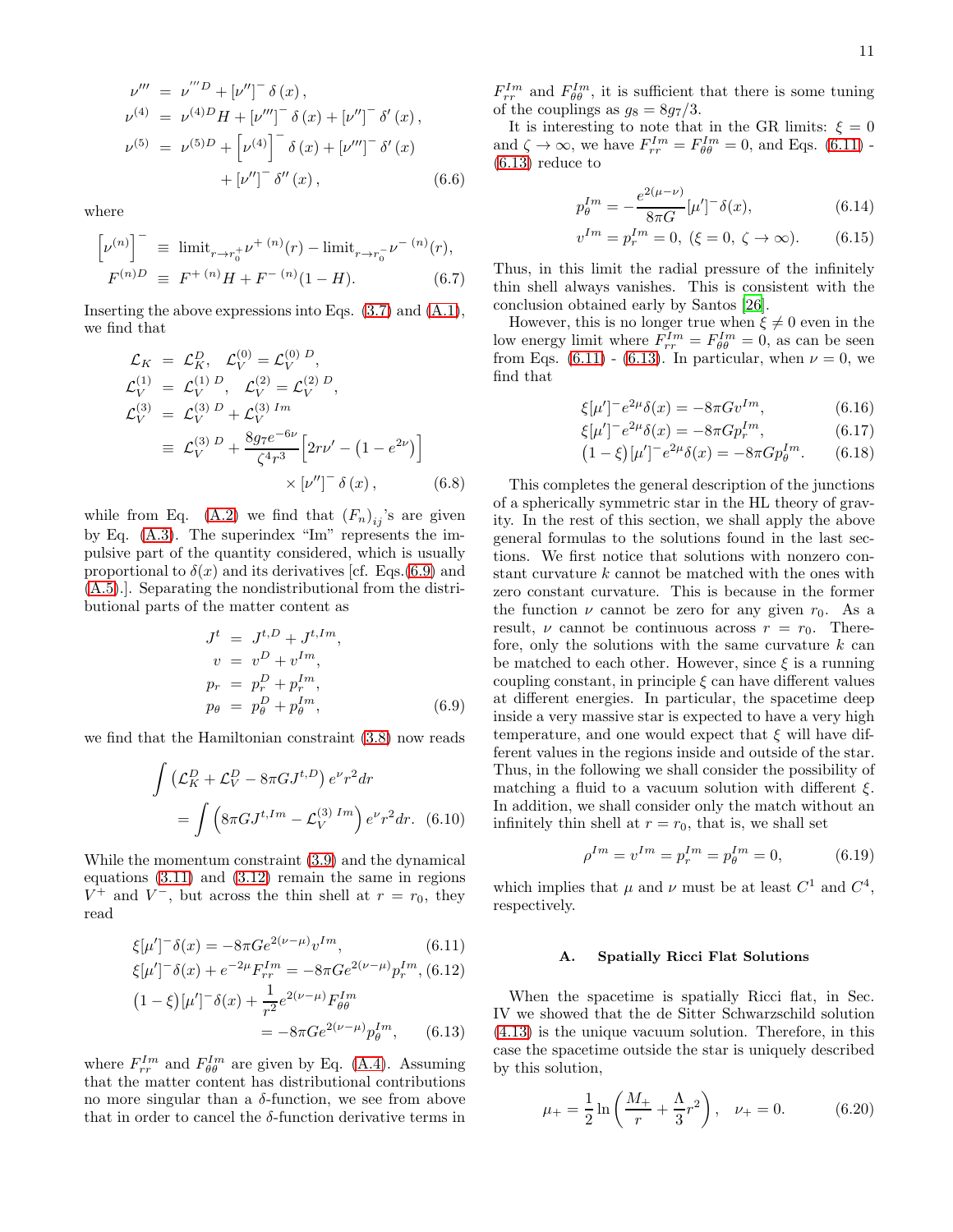Inside the star, two solutions were found, one is for  $\xi = 0$ given by Eq. [\(4.17\)](#page-5-8) and the other is for  $\xi \neq 0$  given by Eq. [\(4.25\)](#page-5-7) with  $b = 0$ . In the following let us consider them separately.

1.  $\xi = 0$ 

When  $\xi = 0$ , the spacetime inside the star is described by Eq. [\(4.17\)](#page-5-8), which now can be written as

<span id="page-11-0"></span>
$$
\mu_{-} = \frac{1}{2} \ln \left[ \frac{M_{-}}{r} + \left( \frac{r}{\ell} \right)^{2\gamma} \right] + \mu_{0}, \quad \nu_{-} = 0. \tag{6.21}
$$

From the above expressions we can see that  $\nu$  is analytical across  $r = r_0$ , while the condition that  $\mu$  being  $C^1$ requires

<span id="page-11-3"></span>
$$
\mu_+(r_0) = \mu_-(r_0), \tag{6.22}
$$

$$
\mu_{+,r}(r_0) = \mu_{-,r}(r_0). \tag{6.23}
$$

Inserting Eqs. [\(6.20\)](#page-10-2) and [\(6.21\)](#page-11-0) into the above conditions, we find that

$$
\frac{3M_{+} + \Lambda r_0^3}{M_{-} + r_0 \left(\frac{r_0}{\ell}\right)^{2\gamma}} = 3e^{2\mu_0},\tag{6.24}
$$

$$
\frac{3M_{+} - 2\Lambda r_0^3}{3M_{+} + \Lambda r_0^3} = \frac{M_{-} - 2\gamma r_0 \left(\frac{r_0}{\ell}\right)^{2\gamma}}{M_{-} + r_0 \left(\frac{r_0}{\ell}\right)^{2\gamma}}, \quad (6.25)
$$

from which we obtain

<span id="page-11-1"></span>
$$
M_{+} = \frac{1}{3} e^{2\mu_{0}} \left[ 3M_{-} + 2(1 - \gamma)r_{0} \left( \frac{r_{0}}{\ell} \right)^{2\gamma} \right], (6.26)
$$

$$
\Lambda = -8\pi G c_{0} r_{0}^{2(\gamma - 1)}.
$$
(6.27)

Note that the condition of Eq. $(6.27)$  guarantees that the radial pressure is continuous across the surface  $r = r_0$ , i.e.,  $p_r(r_0) = p_\Lambda$ , as can be seen from Eq. [\(4.14\)](#page-5-2).

2.  $\xi \neq 0$ 

When  $\xi \neq 0$ , in Sec. IV, we found the perfect fluid solution given by Eq.  $(4.25)$  with  $b = 0$ , that is,

$$
\mu_- = \ln(ar), \quad \nu_- = 0. \tag{6.28}
$$

The corresponding pressure is given by

<span id="page-11-2"></span>
$$
p = \frac{3(3\xi - 2)a^2}{16\pi G}.
$$
 (6.29)

It is interesting to note that this solution is exactly the de Sitter solution in GR. However, in the HL theory it corresponds to a perfect fluid with its pressure given by Eq. [\(6.29\)](#page-11-2). As shown explicitly in Sec. IV, choosing  $\tilde{\rho}(r) = 0$  the energy density becomes  $\rho = 3a^2/(8\pi G)$  [cf. Eq. [\(4.28\)](#page-6-4)], which satisfies all the three energy conditions

for  $4/9 \leq \xi \leq 4/3$ . For such an internal solution, the conditions [\(6.22\)](#page-11-3) and [\(6.23\)](#page-11-3) read

$$
M_{+} = 0, \quad a = \sqrt{\frac{\Lambda}{3}}.\tag{6.30}
$$

### B. Stars with Non-Zero Constant Curvature

When the spatial three-curvature  $R$  is a nonzero constant, we found two vacuum solutions, one is given by Eq. [\(5.31\)](#page-8-6) with  $\mu = -\infty$  ( $N^r = 0$ ), and the other is given by Eq. [\(5.39\)](#page-8-5) with  $\xi = 2/3$ . The one with  $\mu = -\infty$  cannot be matched to any solution with finite  $\mu$  across  $r = r_0$ . As a result, the only possible solution that describes the spacetime outside of the star in the present case is the one given by Eq. [\(5.39\)](#page-8-5),

<span id="page-11-4"></span>
$$
\mu_{+} = \ln(r) + \mu_{0}, \quad \nu_{+} = -\frac{1}{2}\ln\left(1 - \frac{k}{6}r^2\right).
$$
 (6.31)

On the other hand, two perfect fluid solutions were found, one is for  $\xi = 0$  given by [\(5.17\)](#page-7-7), and the other is for  $\xi \neq 0$ , given by Eq. [\(5.44\)](#page-9-1). Redefining the integration constants  $c_1$  and  $c_2$  appearing in Eq. [\(5.17\)](#page-7-7), we find that in both cases the solutions can be written as

<span id="page-11-5"></span>
$$
\mu_{-} = \frac{1+2\xi}{4(1-\xi)}\ln(r) + \frac{1-2\xi}{2(1-\xi)}\ln\left[c_{1}P_{b}^{a}(z) + c_{2}Q_{b}^{a}(z)\right],
$$
  

$$
\nu_{-} = -\frac{1}{2}\ln\left(1-\frac{k}{6}r^{2}\right).
$$
 (6.32)

Clearly, in the present case  $\nu$  is analytical across  $r = r_0$ , and we have  $F_{rr}^{Im} = F_{\theta\theta}^{Im} = 0$ . The conditions of Eq. [\(6.19\)](#page-10-3) reduce, then, to those given by Eqs. [\(6.22\)](#page-11-3) and  $(6.23)$ . For the solutions given by Eqs.  $(6.31)$  and  $(6.32)$ , those conditions read

$$
\mu_0 = \frac{1 - 2\xi}{2(1 - \xi)} \ln \frac{c_1 P_a^b(z_0) + c_2 Q_a^b(z_0)}{r_0^{3/2}}, \quad (6.33)
$$

$$
\frac{c_1 P_a^{'b}(z_0) + c_2 Q_a^{'b}(z_0)}{c_1 P_a^b(z_0) + c_2 Q_a^b(z_0)} = \frac{9z_0}{kr_0^2},
$$
\n(6.34)

where  $z_0 \equiv z(r_0)$ . Clearly, by properly choosing the free parameters involved in this model, the above equations will be satisfied.

#### VII. CONCLUSIONS

In this paper, we have systematically studied spherically symmetric static spacetimes filled with a fluid in the HL theory of gravity with projectability, but without detailed balance conditions.

After writing down the relevant field equations coupled with a fluid (including the Hamiltonian, momentum constraints, dynamical equations, and conservation laws) in Sec. III, we systematically studied spatially Ricci flat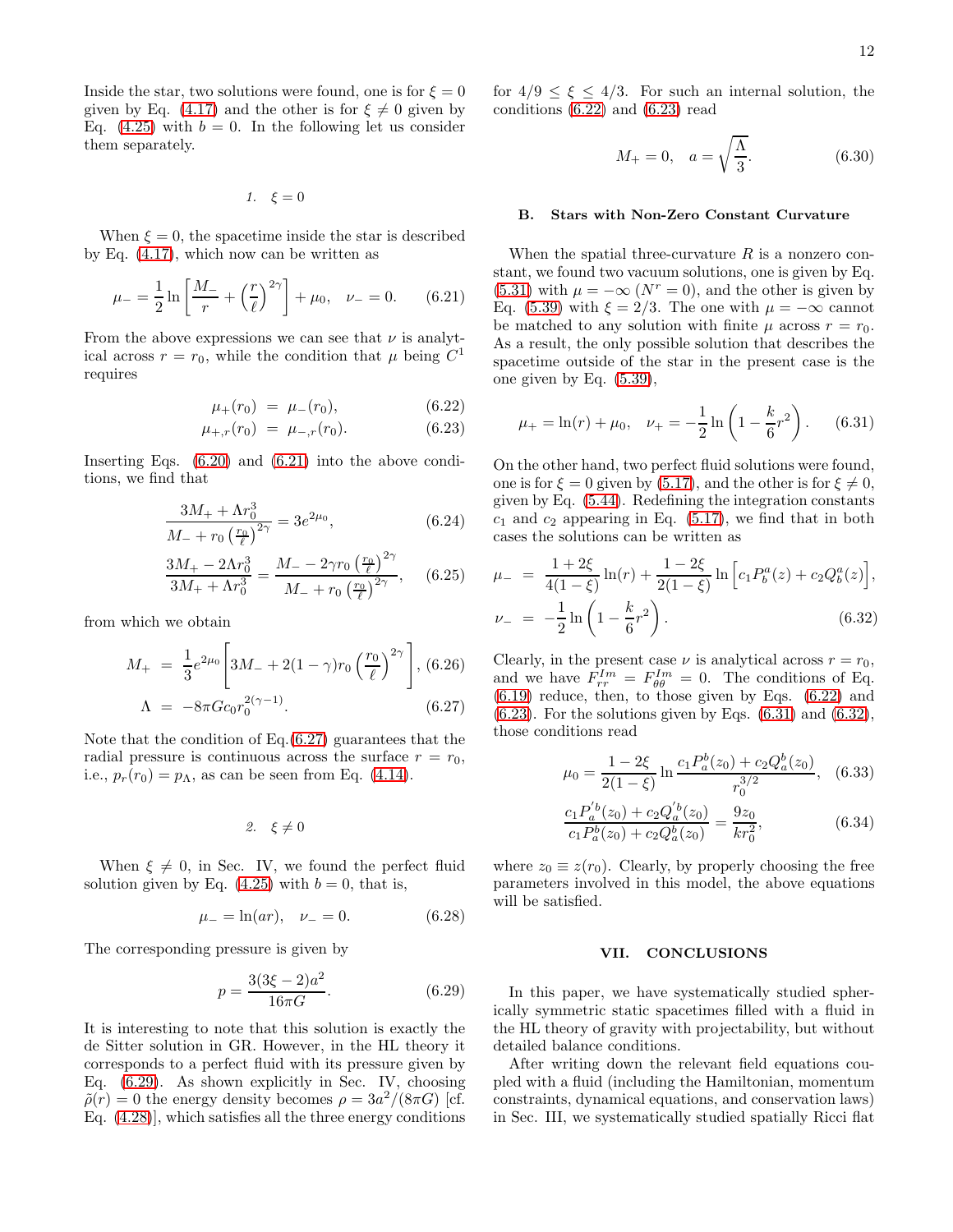spacetimes in Sec. IV, and spacetimes with nonzero constant curvature in Sec. V, for both cases where the spacetimes are vacuum and filled with a fluid. In particular, in Sec. IV we showed that the de Sitter Schwarzschild solution is the unique vacuum solution that is spatially flat. In this section, we found two classes of solutions coupled with a fluid. The first class, given by Eq. [\(4.17\)](#page-5-8), represents spacetimes filled with an anisotropic fluid in which the tangential pressure is proportional to its radial pressure, given by Eq. [\(4.14\)](#page-5-2). The second class is given by Eq.  $(4.25)$  with  $b = 0$ , which represents a perfect fluid with constant pressure. This class of solutions actually describes the de Sitter space, but corresponds to a perfect fluid with positive energy density and pressure. This is in contrast to GR, where de Sitter space does not satisfy the strong energy condition [\[30\]](#page-19-14). The main reason is that in the HL theory the Hamiltonian constraint becomes a global one, and has less constraint on the energy density. When  $\xi = 2/3$ , the pressure vanishes thus representing dust. In GR, dust cannot have a static configuration and it necessarily develops spacetime singularities [\[26](#page-19-10)]. In the HL theory, higher order derivatives are present, and it is exactly the existence of these terms that produce repulsive forces, which prevent the collapse of the dust. This provides another concrete example in which a would-be caustic is regularized by the repulsive gravitational forces, created from the gradients of high order derivatives of curvature [\[31\]](#page-19-15).

In Sec. V, we found that there are two different vacuum solutions for spacetimes with nonzero constant curvature. One is an (Einstein) static universe, given by Eq.  $(5.10)$  or  $(5.31)$ , and the other is given by Eq.  $(5.39)$ , which has the maximal symmetry and is not flat. The general solutions for a perfect fluid was found explicitly, and are given, respectively, by Eq. [\(5.17\)](#page-7-7) for  $\xi = 0$ , and Eq. [\(5.44\)](#page-9-1) for  $\xi \neq 0$ .

To construct spacetimes that represent stars, we investigated the junction conditions across the surfaces of stars in Sec. VI, and obtained the general junction conditions with/without infinitely thin shells. It is remarkable that, in contrast to GR [\[26](#page-19-10)], the radial pressure of the star does not necessarily vanish on the surface of the star, neither does the radial pressure of the thin shell. This is due to the high order derivatives of the spacetime curvature. As a result, a star can be formed much easily than that in GR. Applying those general formulas to the solutions found in Secs. IV and V, we showed that this is indeed the case. In particular, all the internal solutions have a nonzero radial pressure on the surface of the star but it is still possible for them to be matched smoothly to a vacuum spacetime without the presence of an infinitely thin shell on the surface.

In Appendix B, we studied anisotropic fluid with heat flow in general relativity with the metric written in an ADM form. Among other things, we showed explicitly that any given static solution written in an orthogonal form [\(B.10\)](#page-16-1) can be always brought into an ADM form [\(B.12\)](#page-16-2) with the projectability condition by the coordinate transformations Eq. [\(B.11\)](#page-16-3). However, such coordinate transformations are not allowed by the restricted diffeomorphisms, [\(2.4\)](#page-2-6), of the HL theory. In particular, the extrinsic curvature tensor  $K_{ij}$  and the 3-dimensional Ricci tensor  $R_{ij}$  are no longer tensors under the transformations given by Eq. [\(B.11\)](#page-16-3). As a result, any actions constructed from  $K_{ij}$  and  $R_{ij}$ , such as the one given by [\(2.5\)](#page-2-7), are in general not invariant and therefore the transformed metric is not a solution of the projectable theory. In particular, a vacuum solution is no longer vacuum in the new frame with the projectability condition [\[35\]](#page-19-19).

Finally, let us comment on another delicate issue, namely the singular behavior of the extrinsic curvature K for some of the solutions discussed in this paper. We have not used it to identify spacetime singularities in the present paper, because the singularities given by  $K$  seem not to be as serious as those given by other quantities, such as the Ricci curvature R, energy density  $\rho$  and pressure p. For example, Cai and one of the present authors found in [\[35](#page-19-19)] that K is singular at  $r = (3M/|\Lambda|)^{1/3}$  for the anti-de Sitter Schwarzschild solution. This singularity is absent in general relativity and the tidal forces and distortions felt by observers at these singularities are all finite. Therefore, it is not clear whether spacetimes beyond these points are extendable or not [\[36\]](#page-19-20). It is exactly due to these considerations that we did not use  $K$  to identify spacetime singularities, although the singularities of  $K$  are scalar ones and cannot be removed by the foliationpreserving diffeomorphisms [\[35\]](#page-19-19). In fact, in Appendix C we showed explicitly for which solutions found in this paper K is regular or singular at the center. Understanding the nature of singularities of  $K$  is an important issue in the HL theory, and we wish to return to this problem in the near future.

### Acknowledgements:

We would like to express our gratitude to R.-G. Cai, H. Lu, E. Kiritsis, R. Maartens, S. Mukohyama, and D. Wands for valuable discussions and suggestions. We are particularly grateful to Thomas Sotiriou for the critical reading of the manuscript and his comments on it.

# Appendix A: Functions  $\mathcal{L}_V^{(n)}$  and  $\left(F_s\right)_{ij}$

The Lagrangians  $\mathcal{L}_V^{(n)}$  $V^{(n)}$ 's in Eq.[\(3.7\)](#page-3-6) for the static spherically symmetric spacetime [\(3.5\)](#page-3-0) are given by

$$
\mathcal{L}_V^{(0)} = 2\Lambda - \frac{2e^{-2\nu}}{r^2} \Big[ 2r\nu' - (1 - e^{2\nu}) \Big],
$$
  
\n
$$
\mathcal{L}_V^{(1)} = \frac{2e^{-4\nu}}{\zeta^2 r^4} \Big\{ 2g_2 \Big[ 2r\nu' - (1 - e^{2\nu}) \Big]^2 + g_3 \Big[ 3r^2\nu'^2 - 2r(1 - e^{2\nu})\nu' + (1 - e^{2\nu})^2 \Big] \Big\},
$$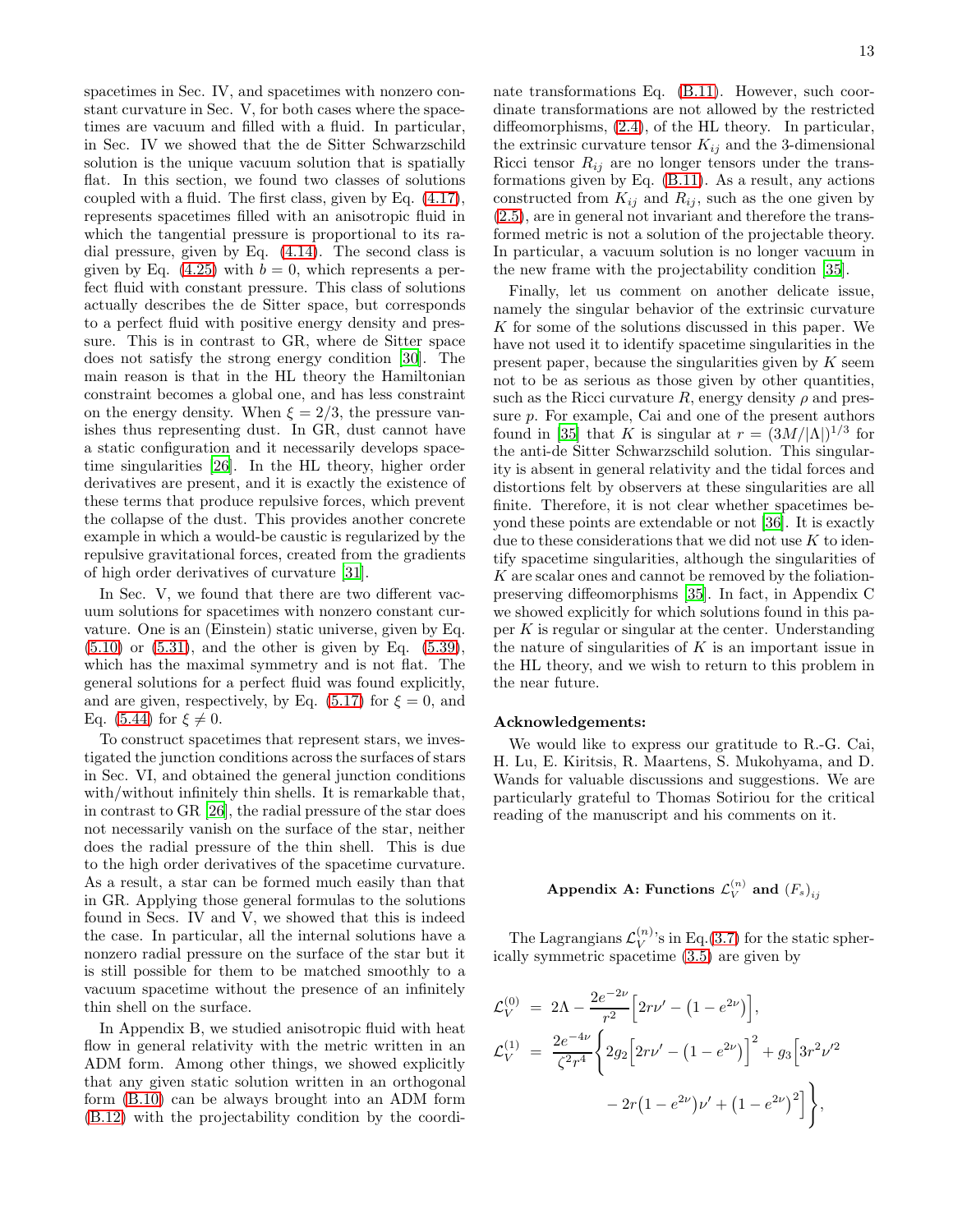$$
\mathcal{L}_V^{(2)} = \frac{2e^{-6\nu}}{\zeta^4 r^6} \Biggl\{ 4g_4 \Big[ 2r\nu' - (1 - e^{2\nu}) \Big]^3 + 2g_5 \Big[ 6r^3\nu'^3
$$
  
\n
$$
-7r^2 (1 - e^{2\nu})\nu'^2 + 4r (1 - e^{2\nu})^2 \nu' - (1 - e^{2\nu})^3 \Biggr]
$$
  
\n
$$
+g_6 \Big[ 5r^3\nu'^3 - 3r^2 (1 - e^{2\nu})\nu'^2 + 3r (1 - e^{2\nu})^2 \nu'
$$
  
\n
$$
- (1 - e^{2\nu})^3 \Biggr] \Biggr\},
$$
  
\n
$$
\mathcal{L}_V^{(3)} = \frac{2e^{-6\nu}}{\zeta^4 r^6} \Biggl\{ 4g_7 \Big[ 2r^4\nu' (\nu''' - 7\nu'\nu'' + 6\nu'^3) - r^3 \Big[ (1 - e^{2\nu})\nu''' - (9 - 7e^{2\nu})\nu'\nu''
$$
  
\n
$$
+ 2(5 - 3e^{2\nu})\nu'^3 \Biggr]
$$
  
\n
$$
- r^2 \Big[ (1 - e^{2\nu})\nu'' + 4\nu'^2 \Biggr]
$$
  
\n
$$
+ r (1 - e^{2\nu})^2\nu' + (1 - e^{2\nu})^2 \Biggr]
$$
  
\n
$$
+ g_8 \Big[ 3r^4 \Big[ (\nu'' - 4\nu'^2)\nu'' + 4\nu'^4 \Big]
$$
  
\n
$$
- 2r^3 (\nu'' - 2\nu'^2)\nu'
$$
  
\n
$$
+ r^2 \Big[ 4(1 - e^{2\nu})\nu'' - (3 - 8e^{2\nu})\nu'^2 \Big] \Biggr\}.
$$
  
\n(A.1)

The functions  $(F_s)_{ij}$  defined by Eq.[\(2.15\)](#page-2-5) are given by

$$
(F_0)_{ij} = -\frac{1}{2}e^{2\nu}\delta_i^r \delta_j^r - \frac{1}{2}r^2 \Omega_{ij},
$$
  
\n
$$
(F_1)_{ij} = \frac{1}{r^2}(1 - e^{2\nu})\delta_i^r \delta_j^r - r e^{-2\nu}\nu' \Omega_{ij},
$$
  
\n
$$
(F_2)_{ij} = \frac{e^{-2\nu}}{r^4}\Big[4r^2(2\nu'' - 3\nu'^2) + (1 - e^{2\nu})(7 + e^{2\nu})\Big]\delta_i^r \delta_j^r
$$
  
\n
$$
+ \frac{2e^{-4\nu}}{r^2}\Big[4r^3(2\nu''' - 7\nu'\nu'' + 6\nu'^3) - 2r\nu'\big(7 - 3e^{2\nu}\big) - (1 - e^{2\nu})(7 + e^{2\nu})\Big]\Omega_{ij},
$$
  
\n
$$
(F_3)_{ij} = \frac{e^{-2\nu}}{r^4}\Big[3r^2(2\nu'' - 3\nu'^2) + (1 - e^{2\nu})(5 + e^{2\nu})\Big]\delta_i^r \delta_j^r
$$
  
\n
$$
+ \frac{e^{-4\nu}}{r^2}\Big[3r^3(\nu''' - 7\nu'\nu'' + 6\nu'^3) - 2r\nu'\big(5 - 2e^{2\nu}\big)
$$

$$
-(1-e^{2\nu})(5+e^{2\nu})\Big[\Omega_{ij},
$$
  
\n
$$
(F_4)_{ij} = \frac{4e^{-4\nu}}{r^6}\Big[16r^3\nu'(3\nu'' - 5\nu'^2) - 12r(1-e^{2\nu})(2r\nu'' - 3r\nu'^2 - 4\nu') - (1-e^{2\nu})(23-22e^{2\nu}-e^{4\nu})\Big]\delta_i^r \delta_j^r
$$
  
\n
$$
+ \frac{4e^{-6\nu}}{r^4}\Big[24r^4\Big[\nu'\nu''' + (\nu'' - 11\nu'^2)\nu'' + 10\nu'^4\Big]
$$
  
\n
$$
- 4r^3(17-18e^{2\nu})\nu'^3 - 12r^2(15-11e^{2\nu})\nu'^2
$$
  
\n
$$
- (1-e^{2\nu})\Big[12r^3\Big(\nu''' - 7\nu'\nu''\Big)
$$
  
\n
$$
- 48r^2\nu'' + 3r\Big(1+7e^{2\nu}\Big)\nu'
$$
  
\n
$$
- 2(1-e^{2\nu})(23+e^{2\nu})\Big]\Big[\Omega_{ij},
$$
  
\n
$$
(F_5)_{ij} = \frac{2e^{-4\nu}}{r^6}\Big\{12r^4\Big[\nu'(\nu''' - 11\nu'\nu'' + 10\nu'^3) + \nu'^2\Big]
$$
  
\n
$$
- 4r^3\Big[(1-e^{2\nu})(2\nu'' - 7\nu'\nu'' + 6\nu'^3)\Big]
$$
  
\n
$$
- \nu'(3\nu'' - 2\nu'^2)\Big]
$$
  
\n
$$
+ r^2(1-e^{2\nu})(13-2e^{2\nu})\nu'
$$
  
\n
$$
+ (1-e^{2\nu})^2(23-e^{2\nu})\Big\}\delta_i^r \delta_j^r
$$
  
\n
$$
+ \frac{2e^{-6\nu}}{r^4}\Big\{18r^4\Big[\nu'\nu''' + \nu''^2 - \nu^2(11\nu'' - 10\nu'^2)\Big]
$$
  
\n
$$
- r^3\Big[7(1-e^{2\nu})\nu'' - (53-49e^{2\nu})\nu'\nu''\Big]
$$
<

$$
+\frac{e^{-6\nu}}{r^4} \Biggl\{ 15r^4 \Biggl[ \nu' \nu''' + (\nu'' - \nu'^2) (\nu'' - 10\nu'^2) \Biggr] - r^3 \Biggl[ 3(1 - e^{2\nu}) \nu''' - 3(1 - 7e^{2\nu}) \nu' \nu''
$$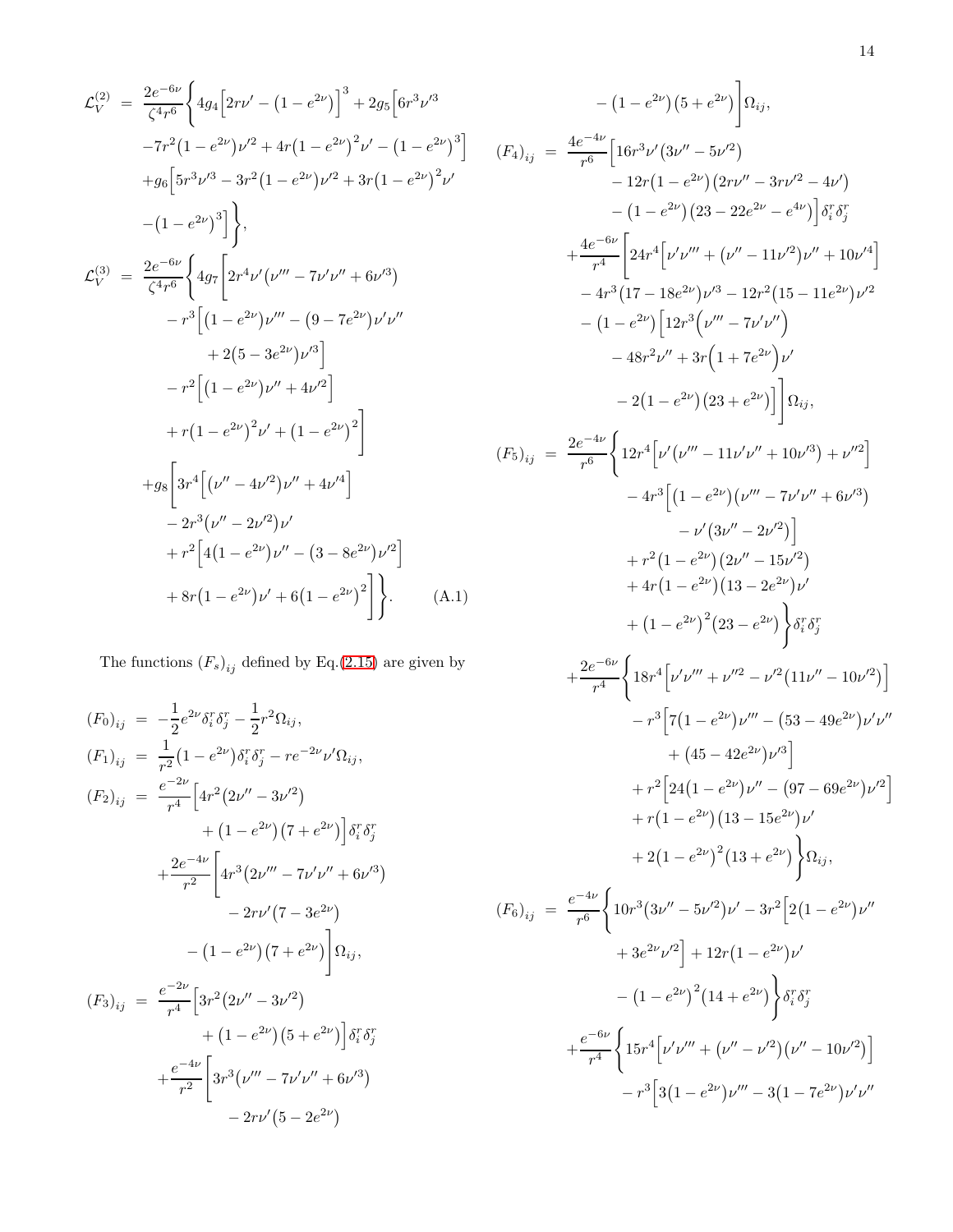$$
-(25+18e^{2\nu})\nu^{3}\Big] +3r^{2}\Big[4(1-e^{2\nu})\nu''-(12-11e^{2\nu})\nu^{2}\Big] +12r(1-e^{2\nu})(2-e^{2\nu})\nu' +2(1-e^{2\nu})^{2}(14+e^{2\nu})\Big\}\Omega_{ij},
$$
  
\n
$$
(F_{7})_{ij} = \frac{8e^{-4\nu}}{r^{6}}\Big\{r^{4}\Big[-2\nu^{(4)}+20\nu'\nu'''\Big.\hspace{1cm} \nonumber \\ + (15\nu''-82\nu'^{2})\nu''+40\nu'^{4}\Big] +2r^{2}\Big[2(3-e^{2\nu})\nu''-3(5-e^{2\nu})\nu'^{2}\Big] -8r(3-e^{2\nu})\nu' - (1-e^{2\nu})(7+e^{2\nu})\Big\}\delta_{i}^{x}\delta_{j}^{x} + \frac{8e^{-6\nu}}{r^{4}}\Big\{r^{5}\Big[-\nu^{(5)}+16\nu'\nu^{(4)} \nonumber \\ + (25\nu''-101\nu'^{2})\nu'''\Big] - (127\nu''-326\nu'^{2})\nu'\nu''-120\nu'^{5}\Big] +2r^{3}\Big[(3-e^{2\nu})\nu'''-(33-7e^{2\nu})\nu'\nu'' \nonumber \\ + (45-6e^{2\nu})\nu'^{3}\Big] -2r^{2}\Big[4(3-e^{2\nu})\nu'''-(51-11e^{2\nu})\nu'^{2}\Big] +r(57-24e^{2\nu}-e^{4\nu})\nu' +2(1-e^{2\nu})(7+e^{2\nu})\Big\}\Omega_{ij},
$$
  
\n
$$
(F_{8})_{ij} = \frac{e^{-4\nu}}{r^{6}}\Big\{r^{4}\Big[6\nu^{(4)}-68\nu'\nu'''\nonumber \\ - (59\nu''-358\nu'^{2})\nu''-224\nu'^{4}\Big] +2r^{3}(13\nu''-29\nu'^{2})\nu' -r^{2}\Big[8(5-2e^{2\nu})\nu''-7(13-4e^{2\nu})\nu'^{2}\Big] +6(1-e^{2\nu})(1+3e^{2
$$

$$
+ 2(107 - 6e^{2\nu})\nu'^3\n+ r^2 \left[8(7 - e^{2\nu})\nu'' - (277 - 30e^{2\nu})\nu'^2\right] - 16r(13 - 7e^{2\nu})\nu' - 6(1 - e^{2\nu})(11 - 3e^{2\nu})\nQij,
$$
\n(A.2)

where we denoted  $\nu^{(n)} \equiv d^n \nu / dr^n$ . Inserting Eq. [\(6.6\)](#page-9-2) into the above expressions, we find that

$$
(F_0)_{ij} = (F_0)_{ij}^D, (F_1)_{ij} = (F_1)_{ij}^D,
$$
  
\n
$$
(F_2)_{ij} = (F_2)_{ij}^D + 16re^{-4\nu} [\nu'']^T \delta(x) \Omega_{ij},
$$
  
\n
$$
(F_3)_{ij} = (F_3)_{ij}^D + 3re^{-4\nu} [\nu'']^T \delta(x) \Omega_{ij},
$$
  
\n
$$
(F_4)_{ij} = (F_4)_{ij}^D + \frac{48e^{-6\nu}}{r} [2r\nu' - (1 - e^{2\nu})]
$$
  
\n
$$
\times [\nu'']^T \delta(x) \Omega_{ij},
$$
  
\n
$$
(F_5)_{ij} = (F_5)_{ij}^D + \frac{8e^{-4\nu}}{r^3} [3r\nu' - (1 - e^{2\nu})]
$$
  
\n
$$
\times [\nu'']^T \delta(x) \delta_i^r \delta_j^r
$$
  
\n
$$
+ \frac{2e^{-6\nu}}{r} [18r\nu' - 7(1 - e^{2\nu})]
$$
  
\n
$$
\times [\nu'']^T \delta(x) \Omega_{ij},
$$
  
\n
$$
(F_6)_{ij} = (F_6)_{ij}^D + \frac{3e^{-6\nu}}{r} [5r\nu' - (1 - e^{2\nu})]
$$
  
\n
$$
\times [\nu'']^T \delta(x) \Omega_{ij},
$$
  
\n
$$
(F_7)_{ij} = (F_7)_{ij}^D - \frac{16e^{-4\nu}}{r^2} \left\{ [[\nu^{(3)}]^- - 10\nu' [\nu'']^-] \delta(x) + [\nu'']^- \delta'(x) \right\} \delta_i^r \delta_j^r
$$
  
\n
$$
- \frac{8e^{-6\nu}}{r} \left\{ [r^2 [\nu^{(4)}]^- - 16r^2\nu' [\nu^{(3)}]^- - r^2 (25 {\{\nu''} }^+ - 101\nu'^2) [\nu'']^- - 2(3 - e^{2\nu}) [\nu'']^-] \delta(x) + r^2 [\nu'']^- \delta'(x) \right\} \delta_{i}^r \delta_{j}^r
$$
  
\n
$$
+ r^2 [\nu'']^-
$$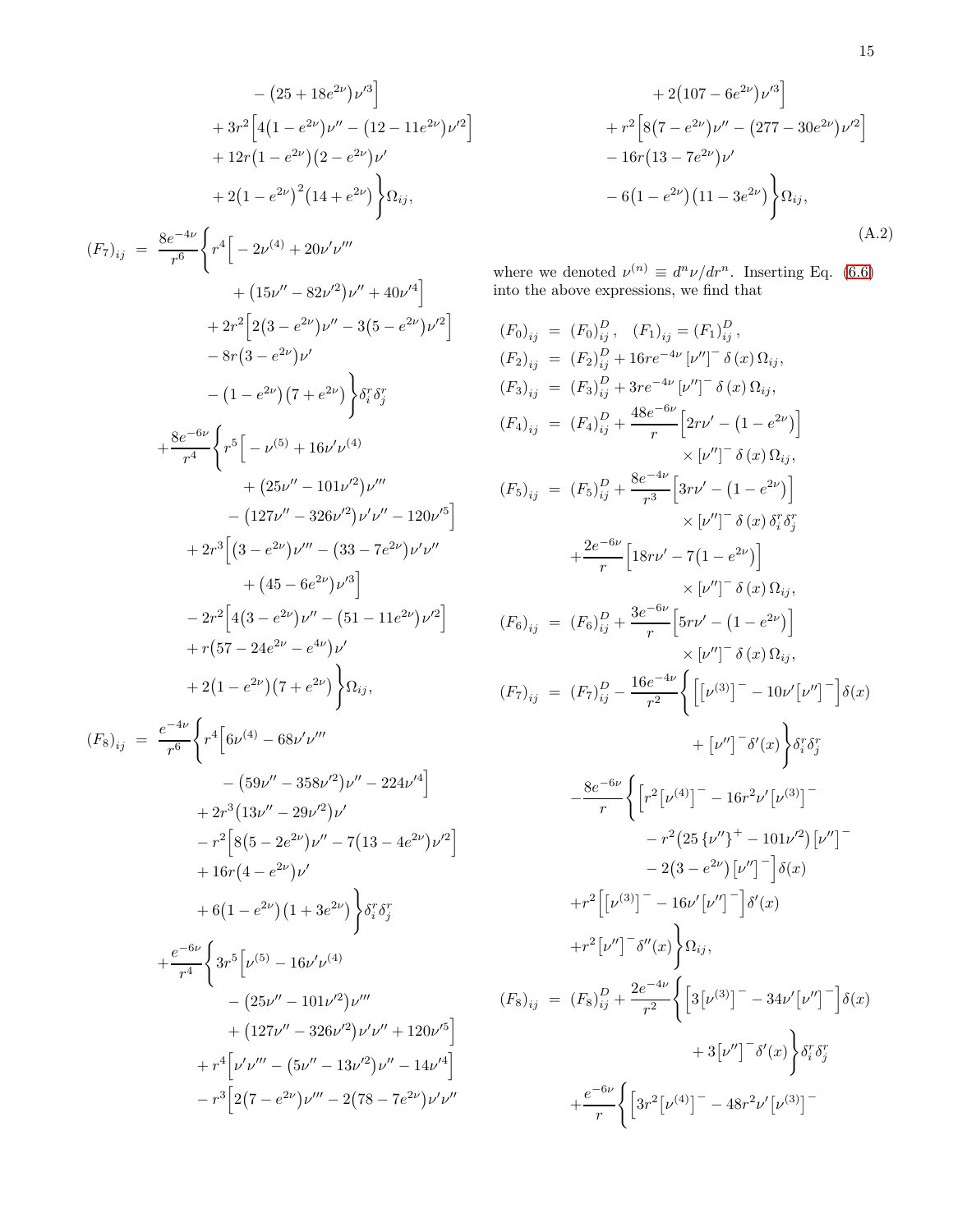$$
-3r^{2}(25\left\{\nu''\right\}^{+}-101\nu'^{2})\left[\nu''\right]^{-}
$$

$$
+(r\nu'-14+2e^{2\nu})\left[\nu''\right]^{-}\right]\delta(x)
$$

$$
+3r^{2}\left[\left[\nu^{(3)}\right]^{-}-16\nu'\left[\nu''\right]^{-}\right]\delta'(x)
$$

$$
+3r^{2}\left[\nu''\right]^{-}\delta''(x)\left\{\Omega_{ij},\right\} \tag{A.3}
$$

$$
\{\nu''\}^+ \equiv \frac{1}{2} \left[ \text{limit}_{r \to r_0^+} \nu^{+''}(r) + \text{limit}_{r \to r_0^-} \nu^{-''}(r) \right],
$$
  

$$
(F_n)_{ij}^D \equiv (F_n^+)_{ij} H(x) + (F_n^-)_{ij} [1 - H(x)], \quad \text{(A.4)}
$$

with  $x \equiv r - r_0$ . Thus, we find that

F Im rr = 2e −4ν ζ 4r 2 ("4g<sup>5</sup> 3ν ′ − 1 r 1 − e 2ν [ν ′′] − − 8g<sup>7</sup> [ν (3)] <sup>−</sup> <sup>−</sup> <sup>10</sup><sup>ν</sup> ′ [ν ′′] − + g<sup>8</sup> 3[ν (3)] <sup>−</sup> <sup>−</sup> <sup>34</sup><sup>ν</sup> ′ [ν ′′] − # δ(x) − 8g<sup>7</sup> − 3g<sup>8</sup> [ν ′′] −δ ′ (x) ) , F Im θθ = (16g<sup>2</sup> + 3g3)re<sup>−</sup>4<sup>ν</sup> ζ 2 [ν ′′] <sup>−</sup>δ(x) + e −6ν rζ<sup>4</sup> ( 48g<sup>4</sup> h <sup>2</sup>rν′ <sup>−</sup> 1 − e 2ν i [ν ′′] − + 2g<sup>5</sup> h <sup>18</sup>rν′ <sup>−</sup> <sup>7</sup> 1 − e 2ν i [ν ′′] − + 3g<sup>6</sup> h <sup>5</sup>rν′ <sup>−</sup> 1 − e 2ν i [ν ′′] − − 8g<sup>7</sup> h r 2 ν (4)<sup>−</sup> − 16r 2 ν ′ ν (3)<sup>−</sup> − r 2 25 {ν ′′} <sup>+</sup> <sup>−</sup> <sup>101</sup><sup>ν</sup> ′2 ν ′′<sup>−</sup> − 2 3 − e 2ν ν ′′<sup>−</sup> i + g<sup>8</sup> h 3r 2 ν (4)<sup>−</sup> − 48r 2 ν ′ ν (3)<sup>−</sup> − 3r 2 25 {ν ′′} <sup>+</sup> <sup>−</sup> <sup>101</sup><sup>ν</sup> ′2 ν ′′<sup>−</sup> + rν′ <sup>−</sup> 14 + 2<sup>e</sup> 2ν ν ′′<sup>−</sup> i ) δ(x) − (8g<sup>7</sup> − 3g8)r ζ 4e 6ν ν (3)<sup>−</sup> − 16ν ′ ν ′′<sup>−</sup> ! δ ′ (x) − (8g<sup>7</sup> − 3g8)r ζ 4e 6ν ν ′′<sup>−</sup> δ ′′(x). (A.5)

#### Appendix B: Spherically symmetric and static spacetimes in General Relativity

In this Appendix we will see how static spherically

symmetric metrics in theories with unbroken diffeomorphism invariance can always be brought to a projectable form. Furthermore, we specialise our discussion to General Relativity and see how the equations of motion read in the new gauge.

The metric for spacetimes with spherical symmetry takes the general form,

$$
ds^2 = g_{ab}dx^a dx^b + R^2 d\Omega^2,
$$
 (B.1)

where  $a, b = 0, 1$ , and  $g_{ab}$  and R are all functions of  $x^0$ and  $x^1$ , and  $d\Omega^2 \equiv d\theta^2 + \sin^2 \theta d\phi^2$ . The four-velocity of a fluid moving radially in such a spacetime usually has only two nonvanishing components,

$$
u_{\mu} = (u_0, u_1, 0, 0), \ (\mu = 0, 1, 2, 3) \tag{B.2}
$$

subject to the condition,

$$
u_{\lambda}u^{\lambda} = -1. \tag{B.3}
$$

Clearly, the metric [\(B.1\)](#page-17-12) is invariant under the coordinate transformations,

$$
x^{0} = f\left(x'^{0}, x'^{1}\right), x^{1} = g\left(x'^{0}, x'^{1}\right), \qquad (B.4)
$$

where  $f$  and  $g$  are arbitrary functions of their indicated arguments. Using one degree of the freedom, one usually sets  $g_{01} = 0$ . When one considers a fluid, one often uses the other degree of freedom to choose the coordinates to be comoving with the fluid, so that the four-velocity of the fluid is given by  $u_{\mu} \propto \delta_{\mu}^{0}$ . Then, in this gauge we have

$$
ds^{2} = -e^{2\Psi(\tau,r)}d\tau^{2} + e^{2\Phi(\tau,r)}dr^{2} + R^{2}(\tau,r)d\Omega^{2}, \quad (B.5)
$$

with

$$
u_{\mu} = e^{\Psi} \delta_{\mu}^{\tau}.
$$
 (B.6)

An anisotropic fluid with heat moving along the radial direction takes the form,

$$
T_{\mu\nu} = \rho_o u_{\mu} u_{\nu} + p_R r_{\mu} r_{\nu} + p_{\theta} (\theta_{\mu} \theta_{\nu} + \phi_{\mu} \phi_{\nu})
$$
  
+ $q_o (u_{\mu} r_{\nu} + u_{\nu} r_{\mu}),$  (B.7)

where  $r_{\mu}$ ,  $\theta_{\mu}$  and  $\phi_{\mu}$  are unit vectors, defined by

$$
r_{\mu} = e^{\Phi} \delta_{\mu}^{r}, \ \ \theta_{\mu} = R \delta_{\mu}^{\theta}, \ \ \phi_{\mu} = R \sin \theta \delta_{\mu}^{\phi}.
$$
 (B.8)

 $\rho_o$ ,  $p_R$ ,  $p_\theta$  and  $q_o$  are, respectively, the energy density, radial pressure, tangential pressure, and heat of the fluid comoving in the orthonormal frame. Note that the metric [\(B.5\)](#page-17-15) is still invariant under the rescaling,

<span id="page-15-0"></span>
$$
\tau = \tilde{f}(\tau'), \quad r = \tilde{g}(r'), \tag{B.9}
$$

where  $\tilde{f}$  and  $\tilde{g}$  are arbitrary functions of their indicated arguments.

When the spacetime is static,  $\Psi$ ,  $\Phi$  and R become functions of  $r$  only. Then, using the remaining gauge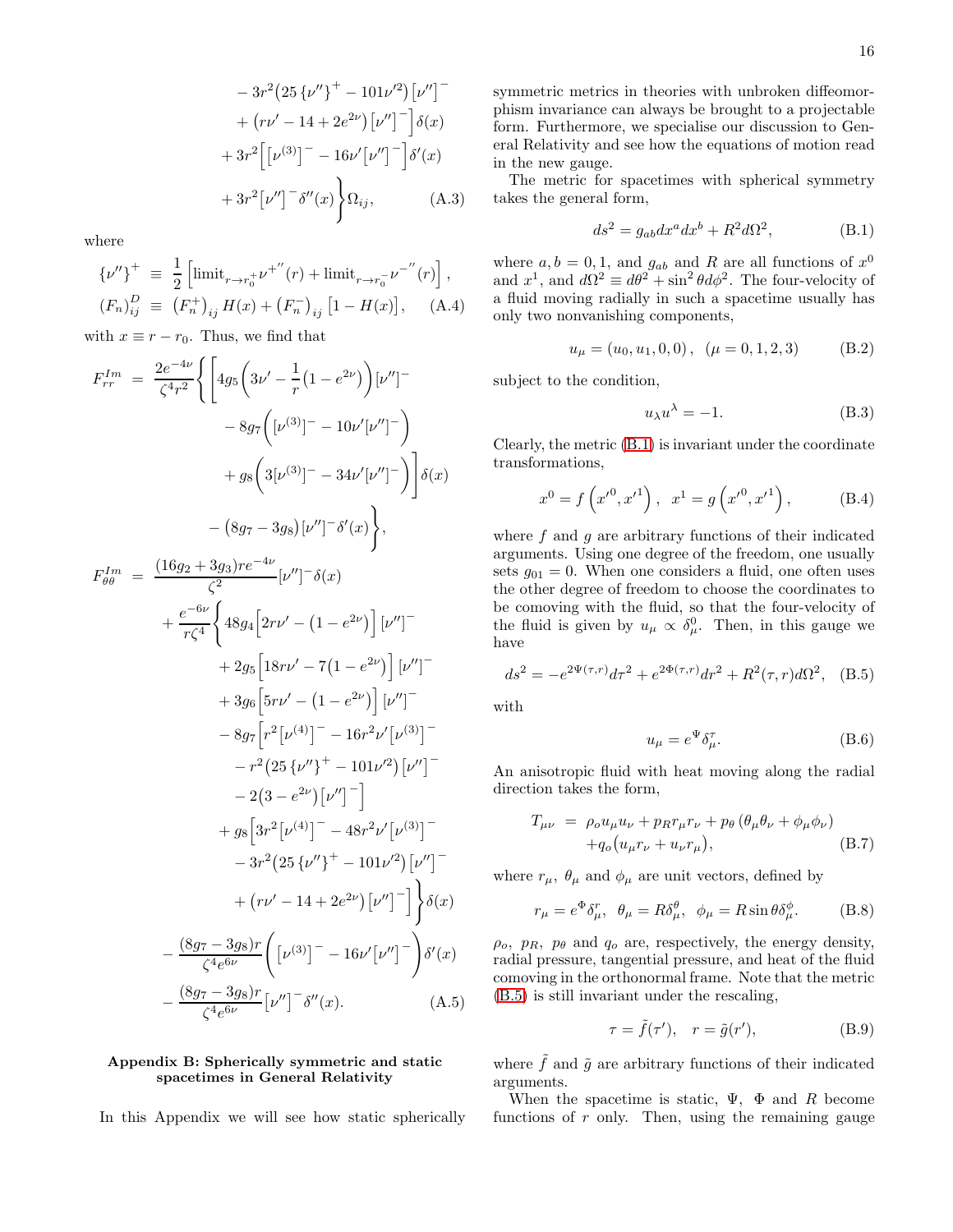freedom [\(B.9\)](#page-15-0) we can always set  $R(r) = r$ , so that the metric finally reads

<span id="page-16-1"></span>
$$
ds^{2} = -e^{2\Psi(r)}d\tau^{2} + e^{2\Phi(r)}dr^{2} + r^{2}d\Omega^{2}.
$$
 (B.10)

Let us now make the coordinate transformations,

<span id="page-16-3"></span>
$$
\tau = t - \int^{r} \sqrt{e^{-2\Psi} - 1} e^{\Phi} dr.
$$
 (B.11)

Then, in terms of  $t$ , the above metric takes explicitly the canonical ADM form with the projectability condition,

<span id="page-16-2"></span>
$$
ds^{2} = -dt^{2} + \left(e^{\mu(r)}dt + e^{\nu(r)}dr\right)^{2} + r^{2}d\Omega^{2}, \text{ (B.12)}
$$

with

$$
\Phi(r) = \nu(r) - \frac{1}{2} \ln \left( 1 - e^{2\mu} \right),
$$
  
\n
$$
\Psi(r) = \frac{1}{2} \ln \left( 1 - e^{2\mu} \right),
$$
  
\n
$$
u_{\mu} = \sqrt{1 - e^{2\mu}} \delta_{\mu}^{t} - \frac{e^{\mu + \nu}}{\sqrt{1 - e^{2\mu}}} \delta_{\mu}^{r},
$$
  
\n
$$
r_{\mu} = \frac{e^{\nu}}{\sqrt{1 - e^{2\mu}}} \delta_{\mu}^{r}, \quad u^{\mu} = -\frac{1}{\sqrt{1 - e^{2\mu}}} \delta_{t}^{\mu},
$$
  
\n
$$
r^{\mu} = \frac{e^{\mu}}{\sqrt{1 - e^{2\mu}}} \delta_{t}^{\mu} + e^{-\nu} \sqrt{1 - e^{2\mu}} \delta_{r}^{\mu}.
$$
 (B.13)

Clearly, to have the coordinate transformations be real, we must assume

<span id="page-16-4"></span>
$$
e^{2\Psi} \le 1. \tag{B.14}
$$

 $\Psi$  is often written as [\[37](#page-19-21)]

$$
e^{2\Psi} = 1 - \frac{2m(r)}{r},
$$
 (B.15)

where  $m(r)$  represents the gravitational mass within the shell r. When  $m(r) \geq 0$ , the condition [\(B.14\)](#page-16-4) is satisfied identically.

It should be noted that the coordinate transformations given by Eq. [\(B.11\)](#page-16-3) are not allowed by the foliationpreserving diffeomorphisms [\(2.4\)](#page-2-6). In particular, the action of Eq. [\(2.5\)](#page-2-7) is not invariant, because now the extrinsic curvature and Ricci tensors  $K_{ij}$  and  $R_{ij}$  no longer behave like tensors under these transformations.

Let us note here that the definitions of the energy density  $\rho_o$ , the radial pressure  $p_R$  and the heat flow  $q_o$  are different from the ones  $(\rho_H, p_r, q)$  given by Eq. [\(3.17\)](#page-4-4), which are defined by assuming that the fluid is comoving with respect to the canonical ADM frame [\(B.12\)](#page-16-2). The relation between the two sets of quantities is the following

$$
\rho_H = \frac{1}{1 - e^{2\mu}} (\rho_o + e^{2\mu} p_R - 2e^{\mu} q_o),
$$
  
\n
$$
p_r = \frac{1}{1 - e^{2\mu}} (p_R + e^{2\mu} \rho_o - 2e^{\mu} q_o),
$$
  
\n
$$
q = \frac{1}{1 - e^{2\mu}} [(1 + e^{2\mu}) q_o - e^{\mu} (\rho_o + p_R)].
$$
(B.16)

The nonvanishing components of the Einstein tensor for the metric [\(B.12\)](#page-16-2) are given by

$$
G_{00} = \frac{(1 - e^{2\mu}) e^{2(\mu - \nu)}}{r^2} \Big[ 2r\mu' + (1 - e^{-2\mu}) (1 - 2r\nu') + e^{2(\nu - \mu)} \Big],
$$
  
\n
$$
G_{01} = -\frac{e^{3\mu - \nu}}{r^2} \Big[ 2r\mu' + (1 - e^{-2\mu}) (1 - 2r\nu') + e^{2(\nu - \mu)} \Big],
$$
  
\n
$$
G_{11} = -\frac{e^{2\mu}}{r^2} \Big[ 2r (\mu' - \nu') + (1 - e^{-2\mu}) + e^{2(\nu - \mu)} \Big],
$$
  
\n
$$
G_{22} = -re^{2(\mu - \nu)} \Big[ r (\mu'' + 2\mu'^2 - \nu' \mu') + 2\mu' - (1 - e^{-2\mu}) \nu' \Big].
$$
 (B.17)

Then, for an anisotropic fluid [\(B.7\)](#page-17-14), the Einstein field equations,  $G_{\mu\nu} = 8\pi G T_{\mu\nu}$ , yield,

<span id="page-16-6"></span>
$$
2r\mu' - 2r\left(1 - e^{-2\mu}\right)\nu' - \left(1 - e^{2\nu}\right)e^{-2\mu} + 1
$$
  
=  $8\pi G r^2 e^{2(\nu - \mu)}\rho_o$ , [G<sub>00</sub>], (B.18)  

$$
\left(1 - e^{-2\mu}\right)\nu' = -4\pi G r e^{2(\nu - \mu)}\left(\rho_o + p_R - 2e^{\mu}q_o\right),
$$

$$
[e^{2\nu}G_{00} + (1 - e^{2\mu})G_{11}],
$$
  
\n
$$
r(\mu'' + 2\mu'^2 - \nu'\mu') + 2\mu' - (1 - e^{-2\mu})\nu'
$$
 (B.19)

+ 
$$
2\mu'^2 - \nu'\mu' + 2\mu' - (1 - e^{-2\mu})\nu'
$$
  
=  $-8\pi G r e^{2(\nu - \mu)} p_\theta$ , [G<sub>22</sub>], (B.20)

$$
q_o = 0, \quad [e^{\mu + \nu} G_{00} + (1 - e^{2\mu}) G_{01}]. \tag{B.21}
$$

The last equation shows clearly that in GR heat flow along radial direction is not allowed in static spherically symmetric spacetimes.

The conservation laws  $\nabla^{\nu}T_{\nu\mu}=0$ , on the other hand, give

<span id="page-16-5"></span>
$$
2rq_{o}\mu' + (1 - e^{-2\mu})(rq'_{o} + 2q_{o}) = 0,
$$
\n
$$
[(\rho_{o} + p_{R}) - 2e^{\mu}q_{o}] \mu' + (1 - e^{-2\mu}) [(p'_{R} - e^{\mu}q'_{o}) + \frac{2}{r}(p_{R} - p_{\theta} - e^{\mu}q_{o})] = 0.
$$
\n(B.23)

For  $q_0 = 0$ , Eq. [\(B.22\)](#page-16-5) is satisfied identically, while Eq. [\(B.23\)](#page-16-5) reduces to

<span id="page-16-7"></span>
$$
(\rho_o + p_R)\mu' + (1 - e^{-2\mu})\left[p'_R + \frac{2}{r}(p_R - p_\theta)\right] = 0, (q_o = 0).
$$
\n(B.24)

When  $\nu = 0$ , from Eq. [\(B.19\)](#page-16-6) we see that  $p_R = -\rho_o$ . If in addition we have a perfect fluid  $p_R = p_\theta$ , from Eq. [\(B.24\)](#page-16-7) we find that  $p'_R = 0$ , that is, the pressure is con-stant. Then, from Eq. [\(B.18\)](#page-16-6) we find that  $\mu$  is exactly given by Eq. [\(4.13\)](#page-5-1), which is identically the de Sitter Schwarzshcild solution written in the ADM form [\[38\]](#page-19-22).

When  $\nu = 0$  and  $p_\theta = \gamma p_R$ , from Eqs. [\(B.18\)](#page-16-6) - [\(B.24\)](#page-16-7) we find that

<span id="page-16-0"></span>
$$
\mu = \frac{1}{2} \ln \left[ \frac{M}{r} + \left( \frac{r}{\ell} \right)^{2\gamma} \right] + \mu_0,
$$
  
\n
$$
\rho_o = -p_R = -\gamma^{-1} p_\theta = -c_0 r^{2(\gamma - 1)}, \quad (B.25)
$$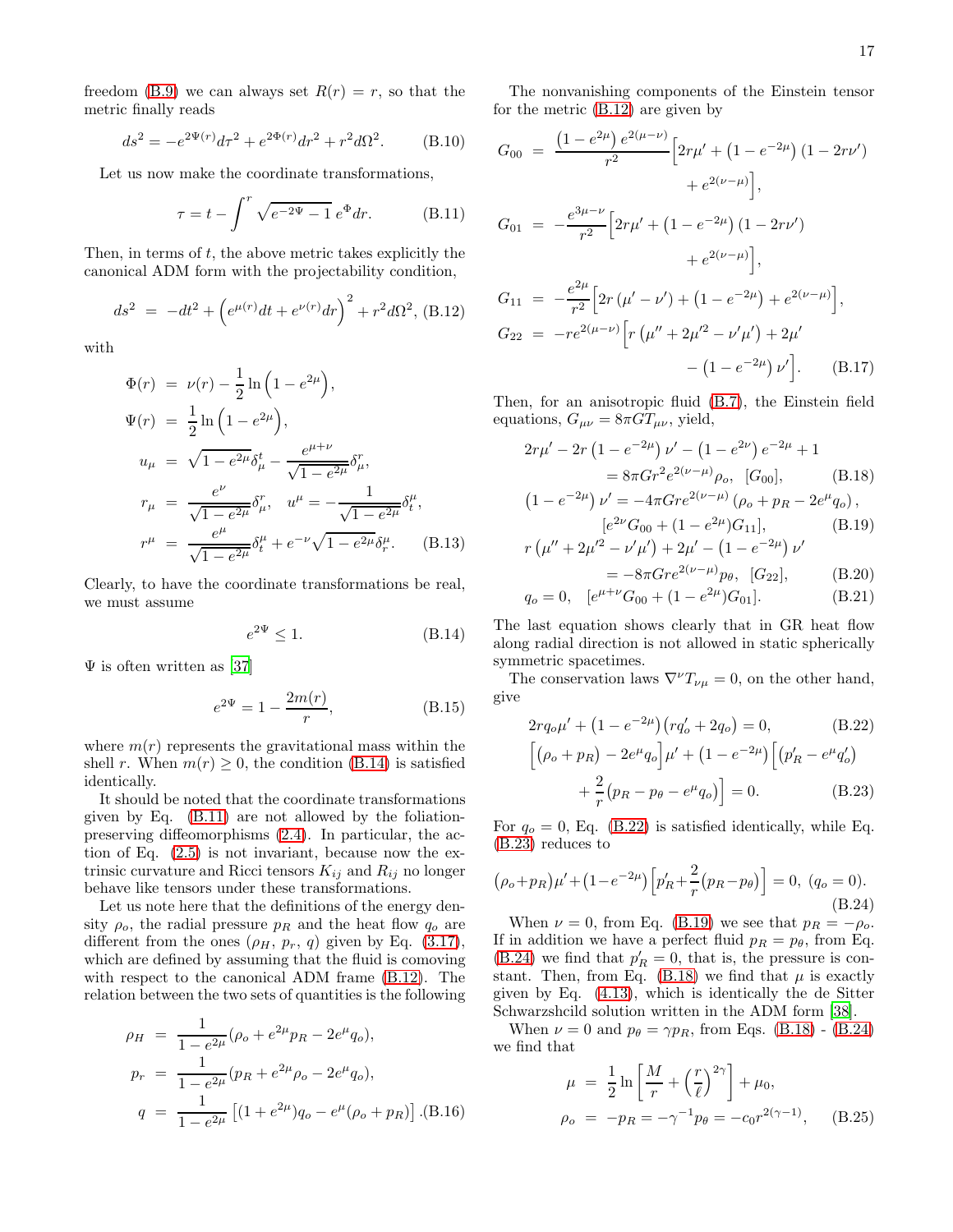where  $\mu_0$  is given by Eq.[\(4.17\)](#page-5-8), and  $c_0$  is a constant. To have  $\rho_o$  non-negative we must assume  $c_0 < 0$ , while finiteness at the center requires  $\gamma > 1$ . As a result, we find that  $\rho_o + p_\theta = (1 - \gamma)\rho_o < 0$ , that is, the fluid does not satisfies the weak energy condition [\[30\]](#page-19-14). In fact, it does not satisfies any of the three energy conditions.

### Appendix C: Singular Behavior of Extrinsic Curvature K

For the static spacetimes described by metric [\(3.5\)](#page-3-0), we have

<span id="page-17-12"></span>
$$
K = e^{\mu - \nu} \left( \mu' + \frac{2}{r} \right). \tag{C.1}
$$

For the (anti-) de Sitter Schwarzschild solutions [\(4.13\)](#page-5-1), K is given by [\[35](#page-19-19)]

<span id="page-17-13"></span>
$$
K = \sqrt{\frac{3M + \Lambda r^3}{12r^3}} \left( 4 - \frac{3M - 2\Lambda r^3}{3M + \Lambda r^3} \right). \tag{C.2}
$$

As noticed in  $[35]$ , K is singular for the anti-de Sitter Schwarzschild solution  $(Λ < 0)$  not only at the center  $r = 0$  but also at  $r = (3M/|\Lambda|)^{1/3}$ . The latter singularity is absent in GR.

For the Ricci-flat solutions given by Eq. [\(4.17\)](#page-5-8), we have

<span id="page-17-16"></span>
$$
K = \frac{e^{\mu_0}}{2r^{3/2} \left[M + r\left(\frac{r}{\ell}\right)^{2\gamma}\right]^{1/2}} \left\{ 3M + 2r(2+\gamma)\left(\frac{r}{\ell}\right)^{2\gamma} \right\},\tag{C.3}
$$

- <span id="page-17-0"></span>[1] P. Horava, JHEP 0903, 020 (2009) [\[arXiv:0812.4287](http://arxiv.org/abs/0812.4287) [hep-th]]; Phys. Rev. D 79, 084008 (2009) [\[arXiv:0901.3775](http://arxiv.org/abs/0901.3775) [hep-th]]; Phys. Rev. Lett. 102, 161301 (2009) [\[arXiv:0902.3657](http://arxiv.org/abs/0902.3657) [hep-th]].
- <span id="page-17-1"></span>[2] E.M. Lifshitz, Zh. Eksp. Toer. Fiz. 11, 255; 269 (1941).
- <span id="page-17-2"></span>[3] T. P. Sotiriou, M. Visser and S. Weinfurtner, Phys. Rev. Lett. 102, 251601 (2009) [\[arXiv:0904.4464](http://arxiv.org/abs/0904.4464) [hep-th]]; JHEP 0910, 033 (2009) [\[arXiv:0905.2798](http://arxiv.org/abs/0905.2798) [hep-th]].
- <span id="page-17-3"></span>[4] A. Kehagias and K. Sfetsos, Phys. Lett. B 678, 123 (2009) [\[arXiv:0905.0477](http://arxiv.org/abs/0905.0477) [hep-th]].
- <span id="page-17-4"></span>[5] S. Mukohyama, Phys. Rev. D 80, 064005 (2009)  $\text{[arXiv:0905.3563} \quad \text{[hep-th]}; \quad \text{JCAP} \quad \textbf{0909}, \quad \text{005} \quad \text{(2009)}$  $\text{[arXiv:0905.3563} \quad \text{[hep-th]}; \quad \text{JCAP} \quad \textbf{0909}, \quad \text{005} \quad \text{(2009)}$  $\text{[arXiv:0905.3563} \quad \text{[hep-th]}; \quad \text{JCAP} \quad \textbf{0909}, \quad \text{005} \quad \text{(2009)}$ [\[arXiv:0906.5069](http://arxiv.org/abs/0906.5069) [hep-th]].
- <span id="page-17-5"></span>[6] M. Li and Y. Pang, JHEP 0908, 015 (2009) [\[arXiv:0905.2751](http://arxiv.org/abs/0905.2751) [hep-th]].
- <span id="page-17-6"></span>[7] A. Wang and R. Maartens, Phys. Rev. D 81, 024009 (2010) [\[arXiv:0907.1748](http://arxiv.org/abs/0907.1748) [hep-th]].
- <span id="page-17-7"></span>[8] D. Blas, O. Pujolas and S. Sibiryakov, JHEP 0910, 029 (2009) [\[arXiv:0906.3046](http://arxiv.org/abs/0906.3046) [hep-th]].
- <span id="page-17-8"></span>[9] D. Blas, O. Pujolas and S. Sibiryakov, [arXiv:0909.3525](http://arxiv.org/abs/0909.3525) [hep-th].

which is singular at the center, unless  $M = 0$  and  $\gamma \geq 1$ . For the solutions of Eq.  $(4.25)$  with  $b = 0$ , we find that

<span id="page-17-17"></span>
$$
K = 3a,\t(C.4)
$$

and therefore everywhere finite.

For the solutions of Eq. [\(5.17\)](#page-7-7), we find that

<span id="page-17-15"></span>
$$
K = 3e^{\mu_0}\sqrt{c_2 a_2 a_3} (1 + \mathcal{O}(r)),
$$
 (C.5)

and therefore finite at  $r = 0$ .

For the solutions of Eq. [\(5.39\)](#page-8-5), we find that

$$
K = 3e^{\mu_0}\sqrt{1 - \frac{k}{6}r^2},
$$
 (C.6)

and therefore everywhere finite.

For the solutions of Eq. [\(5.44\)](#page-9-1), we find that as  $r \to 0$ 

<span id="page-17-14"></span>
$$
K \simeq \frac{3}{2(1-\xi)} \left( a_1 c_1 + a_2 c_2 \right)^{\frac{1-2\xi}{2(1-\xi)}} r^{\frac{3(2\xi-1)}{2(1-\xi)}}, \quad (C.7)
$$

with non-singular corrections. Thus, when  $a_1c_1 + a_2c_2 \neq$ 0 and  $1/2 \leq \xi \leq 1$ , K is finite at the center. For  $a_1c_1 + a_2c_2 = 0$  one obains the same condition for  $\xi$ , but these solutions are forbidden from the regularity condition [\(5.46\)](#page-9-3).

We have not provided here the singular behavior of the invariant  $K_{ij}K^{ij}$ , but it turns out to have similar behavior as the one of the trace of the extrinsic curvature K.

- <span id="page-17-9"></span>[10] K. Koyama and F. Arroja, [arXiv:0910.1998](http://arxiv.org/abs/0910.1998) [hep-th].
- <span id="page-17-10"></span>[11] A. Papazoglou and T. P. Sotiriou, Phys. Lett. B 685, 197 (2010) [\[arXiv:0911.1299](http://arxiv.org/abs/0911.1299) [hep-th]].
- <span id="page-17-11"></span>[12] M. Visser, Phys. Rev. D 80, 025011 (2009) [\[arXiv:0902.0590](http://arxiv.org/abs/0902.0590) [hep-th]]; L. Maccione, A. M. Taylor, D. M. Mattingly and S. Liberati, JCAP 0904, 022 (2009) [\[arXiv:0902.1756](http://arxiv.org/abs/0902.1756) [astro-ph.HE]]; P. R. S. Carvalho and M. M. Leite, Annals Phys. 325, 151 (2010) [\[arXiv:0902.1972](http://arxiv.org/abs/0902.1972) [hep-th]]; A. Volovich and C. Wen, JHEP 0905, 087 (2009) [\[arXiv:0903.2455](http://arxiv.org/abs/0903.2455) [hep-th]]; A. Jenkins, Int. J. Mod. Phys. D 18, 2249 (2009) [\[arXiv:0904.0453](http://arxiv.org/abs/0904.0453) [gr-qc]]; J. Kluson, JHEP 0907, 079 (2009) [\[arXiv:0904.1343](http://arxiv.org/abs/0904.1343) [hep-th]]; H. Nikolic, [arXiv:0904.3412](http://arxiv.org/abs/0904.3412) [hep-th]; H. Nastase, [arXiv:0904.3604](http://arxiv.org/abs/0904.3604) [hep-th]; G. E. Volovik, JETP Lett. 89, 525 (2009)  $\text{arXiv:0904.4113}$  [gr-qc]]; B. Chen and Q. G. Huang, Phys. Lett. B 683, 108 (2010) [\[arXiv:0904.4565](http://arxiv.org/abs/0904.4565) [hep-th]]; D. Orlando and S. Reffert, Class. Quant. Grav. 26, 155021 (2009) [\[arXiv:0905.0301](http://arxiv.org/abs/0905.0301) [hep-th]]; C. Gao, Phys. Lett. B 684, 85 (2010) [\[arXiv:0905.0310](http://arxiv.org/abs/0905.0310) [astro-ph.CO]]; T. Nishioka, Class. Quant. Grav. 26, 242001 (2009)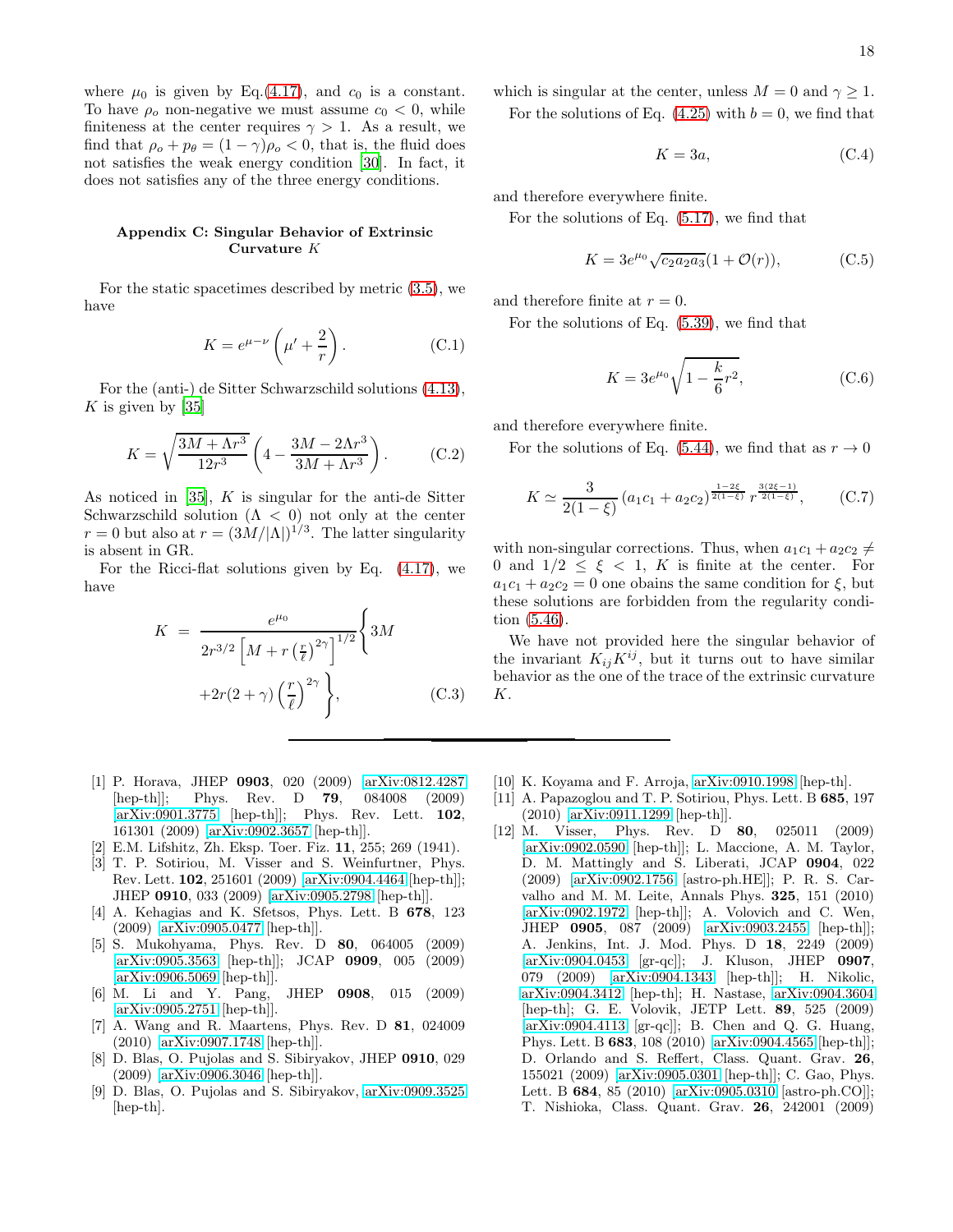[\[arXiv:0905.0473](http://arxiv.org/abs/0905.0473) [hep-th]]; A. Ghodsi, [arXiv:0905.0836](http://arxiv.org/abs/0905.0836) [hep-th]; J. B. Jimenez and A. L. Maroto, Phys. Rev. D 80, 063512 (2009) [\[arXiv:0905.1245](http://arxiv.org/abs/0905.1245) [astroph.CO]]; J. Kluson, Phys. Rev. D 80, 046004 (2009) [\[arXiv:0905.1483](http://arxiv.org/abs/0905.1483) [hep-th]]; R. A. Konoplya, Phys. Lett. B 679, 499 (2009) [\[arXiv:0905.1523](http://arxiv.org/abs/0905.1523) [hep-th]]; J. Chen and Y. Wang, [arXiv:0905.2786](http://arxiv.org/abs/0905.2786) [gr-qc]; Y. W. Kim, H. W. Lee and Y. S. Myung, Phys. Lett. B 682, 246 (2009) [\[arXiv:0905.3423](http://arxiv.org/abs/0905.3423) [hep-th]]; A. A. Kocharyan, Phys. Rev. D 80, 024026 (2009) [\[arXiv:0905.4204](http://arxiv.org/abs/0905.4204) [hep-th]]; S. Nojiri and S. D. Odintsov, Phys. Rev. D 81, 043001 (2010) [\[arXiv:0905.4213](http://arxiv.org/abs/0905.4213) [hep-th]]; M. Sakamoto, Phys. Rev. D 79, 124038 (2009) [\[arXiv:0905.4326](http://arxiv.org/abs/0905.4326) [hep-th]]; M. Botta-Cantcheff, N. Grandi and M. Sturla, [arXiv:0906.0582](http://arxiv.org/abs/0906.0582) [hep-th]; Y. S. Myung, [arXiv:0906.0848](http://arxiv.org/abs/0906.0848) [hep-th]; C. Germani, A. Kehagias and K. Sfetsos, JHEP 0909, 060 (2009)  $[\text{arXiv:0906.1201}$   $[\text{hep-th}]]$ ; A. Ghodsi and E. Hatefi, Phys. Rev. D 81, 044016 (2010) [\[arXiv:0906.1237](http://arxiv.org/abs/0906.1237) [hep-th]]; R. Iengo, J. G. Russo and M. Serone, JHEP 0911, 020 (2009) [\[arXiv:0906.3477](http://arxiv.org/abs/0906.3477) [hep-th]]; T. Harko, Z. Kovacs and F. S. N. Lobo, Phys. Rev. D 80, 044021 (2009) [\[arXiv:0907.1449](http://arxiv.org/abs/0907.1449) [gr-qc]]; S. Mukohyama, JCAP 0909, 005 (2009) [\[arXiv:0906.5069](http://arxiv.org/abs/0906.5069) [hep-th]]; A. Kobakhidze, [arXiv:0906.5401](http://arxiv.org/abs/0906.5401) [hep-th]; C. Bogdanos and E. N. Saridakis, Class. Quant. Grav. 27, 075005 (2010) [\[arXiv:0907.1636](http://arxiv.org/abs/0907.1636) [hep-th]]; I. Adam, I. V. Melnikov and S. Theisen, JHEP 0909, 130 (2009) [\[arXiv:0907.2156](http://arxiv.org/abs/0907.2156) [hep-th]]; N. Afshordi, Phys. Rev. D 80, 081502 (2009) [\[arXiv:0907.5201](http://arxiv.org/abs/0907.5201) [hepth]]; Y. S. Myung, Phys. Lett. B 679, 491 (2009) [\[arXiv:0907.5256](http://arxiv.org/abs/0907.5256) [hep-th]]; T. Harko, Z. Kovacs and F. S. N. Lobo, [arXiv:0908.2874](http://arxiv.org/abs/0908.2874) [gr-qc]; Y. S. Myung, Phys. Lett. B 681, 81 (2009) [\[arXiv:0909.2075](http://arxiv.org/abs/0909.2075) [hepth]]; I. Cho and G. Kang, [arXiv:0909.3065](http://arxiv.org/abs/0909.3065) [hep-th]; T. Suyama, [arXiv:0909.4833](http://arxiv.org/abs/0909.4833) [hep-th]; L. Iorio and M. L. Ruggiero, [arXiv:0909.2562](http://arxiv.org/abs/0909.2562) [gr-qc]; L. Iorio and M. L. Ruggiero, [arXiv:0909.5355](http://arxiv.org/abs/0909.5355) [gr-qc]; D. Capasso and A. P. Polychronakos, JHEP 1002, 068 (2010) [\[arXiv:0909.5405](http://arxiv.org/abs/0909.5405) [hep-th]]; S. K. Rama, [arXiv:0910.0411](http://arxiv.org/abs/0910.0411) [hep-th]; M. i. Park, [arXiv:0910.1917](http://arxiv.org/abs/0910.1917) [hep-th]; M. i. Park, [arXiv:0910.5117](http://arxiv.org/abs/0910.5117) [hep-th]; J. Kluson, [arXiv:0910.5852](http://arxiv.org/abs/0910.5852) [hep-th]; D. Benedetti and J. Henson, Phys. Rev. D 80, 124036 (2009) [\[arXiv:0911.0401](http://arxiv.org/abs/0911.0401) [hep-th]]; M. R. Setare and D. Momeni, [arXiv:0911.1877](http://arxiv.org/abs/0911.1877) [hep-th]; Q. Exirifard, [arXiv:0911.4343](http://arxiv.org/abs/0911.4343) [hep-th]; W. Chao, [arXiv:0911.4709](http://arxiv.org/abs/0911.4709) [hep-th]; G. Amelino-Camelia, L. Gualtieri and F. Mercati, Phys. Lett. B 686, 283 (2010) [\[arXiv:0911.5360](http://arxiv.org/abs/0911.5360) [hep-th]].

<span id="page-18-0"></span>[13] T. Takahashi and J. Soda, Phys. Rev. Lett. 102, 231301 (2009) [\[arXiv:0904.0554](http://arxiv.org/abs/0904.0554) [hep-th]]; G. Calcagni, JHEP 0909, 112 (2009) [\[arXiv:0904.0829](http://arxiv.org/abs/0904.0829) [hep-th]]; G. Calcagni, Phys. Rev. D 81, 044006 (2010) [\[arXiv:0905.3740](http://arxiv.org/abs/0905.3740) [hep-th]]; S. Mukohyama, JCAP 0906, 001 (2009) [\[arXiv:0904.2190](http://arxiv.org/abs/0904.2190) [hep-th]]; R. Brandenberger, Phys. Rev. D 80, 043516 (2009) [\[arXiv:0904.2835](http://arxiv.org/abs/0904.2835) [hep-th]]; Y. S. Piao, Phys. Lett. B 681, 1 (2009) [\[arXiv:0904.4117](http://arxiv.org/abs/0904.4117) [hep-th]]; X. Gao, [arXiv:0904.4187](http://arxiv.org/abs/0904.4187) [hep-th]; S. Mukohyama, K. Nakayama, F. Takahashi and S. Yokoyama, Phys. Lett. B 679, 6 (2009) [\[arXiv:0905.0055](http://arxiv.org/abs/0905.0055) [hep-th]]; R. G. Cai, B. Hu and H. B. Zhang, Phys. Rev. D 80, 041501 (2009) [\[arXiv:0905.0255](http://arxiv.org/abs/0905.0255) [hep-th]]; S. Kalyana Rama, Phys. Rev. D 79, 124031 (2009) [\[arXiv:0905.0700](http://arxiv.org/abs/0905.0700) [hep-th]]; B. Chen, S. Pi and J. Z. Tang, JCAP

0908, 007 (2009) [\[arXiv:0905.2300](http://arxiv.org/abs/0905.2300) [hep-th]]; E. N. Saridakis, [arXiv:0905.3532](http://arxiv.org/abs/0905.3532) [hep-th]; X. Gao, Y. Wang, R. Brandenberger and A. Riotto, [arXiv:0905.3821](http://arxiv.org/abs/0905.3821) [hepth]; M. Minamitsuji, Phys. Lett. B 684, 194 (2010) [\[arXiv:0905.3892](http://arxiv.org/abs/0905.3892) [astro-ph.CO]]; A. Wang and Y. Wu, JCAP 0907, 012 (2009) [\[arXiv:0905.4117](http://arxiv.org/abs/0905.4117) [hep-th]]; M. i. Park, JCAP 1001, 001 (2010) [\[arXiv:0906.4275](http://arxiv.org/abs/0906.4275) [hep-th]]; S. Koh, [arXiv:0907.0850](http://arxiv.org/abs/0907.0850) [hep-th]; K. Yamamoto, T. Kobayashi and G. Nakamura, Phys. Rev. D 80, 063514 (2009) [\[arXiv:0907.1549](http://arxiv.org/abs/0907.1549) [astro-ph.CO]]; C. Appignani, R. Casadio and S. Shankaranarayanan, [arXiv:0907.3121](http://arxiv.org/abs/0907.3121) [hep-th]; T. Kobayashi, Y. Urakawa and M. Yamaguchi, JCAP 0911, 015 (2009) [\[arXiv:0908.1005](http://arxiv.org/abs/0908.1005) [astro-ph.CO]]; M. R. Setare, [arXiv:0909.0456](http://arxiv.org/abs/0909.0456) [hep-th]; S. Maeda, S. Mukohyama and T. Shiromizu, Phys. Rev. D 80, 123538 (2009) [\[arXiv:0909.2149](http://arxiv.org/abs/0909.2149) [astroph.CO]]; S. Carloni, E. Elizalde and P. J. Silva, Class. Quant. Grav. 27, 045004 (2010) [\[arXiv:0909.2219](http://arxiv.org/abs/0909.2219) [hepth]]; P. Wu and H. W. Yu, [arXiv:0909.2821](http://arxiv.org/abs/0909.2821) [grqc]; G. Leon and E. N. Saridakis, JCAP 0911, 006 (2009) [\[arXiv:0909.3571](http://arxiv.org/abs/0909.3571) [hep-th]]; C. G. Boehmer and F. S. N. Lobo, [arXiv:0909.3986](http://arxiv.org/abs/0909.3986) [gr-qc]; B. Chen, S. Pi and J. Z. Tang, [arXiv:0910.0338](http://arxiv.org/abs/0910.0338) [hep-th]; Y. S. Myung, Phys. Lett. B 684, 1 (2010) [\[arXiv:0911.0724](http://arxiv.org/abs/0911.0724) [hep-th]]; S. Dutta and E. N. Saridakis, JCAP 1001, 013 (2010) [\[arXiv:0911.1435](http://arxiv.org/abs/0911.1435) [hep-th]]; Y. S. Myung, Y. W. Kim, W. S. Son and Y. J. Park, [arXiv:0911.2525](http://arxiv.org/abs/0911.2525) [gr-qc]; I. Bakas, F. Bourliot, D. Lust and M. Petropoulos, Class. Quant. Grav. 27, 045013 (2010) [\[arXiv:0911.2665](http://arxiv.org/abs/0911.2665) [hep-th]]; X. Gao, Y. Wang, W. Xue and R. Brandenberger, JCAP 1002, 020 (2010) [\[arXiv:0911.3196](http://arxiv.org/abs/0911.3196) [hepth]]; E. Czuchry, [arXiv:0911.3891](http://arxiv.org/abs/0911.3891) [hep-th].

- <span id="page-18-1"></span>[14] U. H. Danielsson and L. Thorlacius, JHEP 0903, 070 (2009) [\[arXiv:0812.5088](http://arxiv.org/abs/0812.5088) [hep-th]]; R. G. Cai, Y. Liu and Y. W. Sun, JHEP 0906, 010 (2009) [\[arXiv:0904.4104](http://arxiv.org/abs/0904.4104) [hep-th]]; Y. S. Myung and Y. W. Kim, [arXiv:0905.0179](http://arxiv.org/abs/0905.0179) [hep-th]; Y. S. Myung, Phys. Lett. B 678, 127 (2009) [\[arXiv:0905.0957](http://arxiv.org/abs/0905.0957) [hep-th]]; R. B. Mann, JHEP 0906, 075 (2009) [\[arXiv:0905.1136](http://arxiv.org/abs/0905.1136) [hep-th]]; S. Chen and J. Jing, [arXiv:0905.1409](http://arxiv.org/abs/0905.1409) [gr-qc]; R. A. Konoplya, Phys. Lett. B 679, 499 (2009) [\[arXiv:0905.1523](http://arxiv.org/abs/0905.1523) [hep-th]]; S. b. Chen and J. l. Jing, Phys. Rev. D 80, 024036 (2009) [\[arXiv:0905.2055](http://arxiv.org/abs/0905.2055) [gr-qc]]; D. W. Pang, [arXiv:0905.2678](http://arxiv.org/abs/0905.2678) [hep-th]; G. Bertoldi, B. A. Burrington and A. Peet, Phys. Rev. D 80, 126003 (2009) [\[arXiv:0905.3183](http://arxiv.org/abs/0905.3183) [hepth]]; A. Ghodsi and E. Hatefi, Phys. Rev. D 81, 044016 (2010) [\[arXiv:0906.1237](http://arxiv.org/abs/0906.1237) [hep-th]]; A. Castillo and A. Larranaga, [arXiv:0906.4380](http://arxiv.org/abs/0906.4380) [gr-qc]; J. J. Peng and S. Q. Wu, Eur. Phys. J. C 66, 325 (2010) [\[arXiv:0906.5121](http://arxiv.org/abs/0906.5121) [hepth]]; Y. S. Myung, Phys. Lett. B 684, 158 (2010) [\[arXiv:0908.4132](http://arxiv.org/abs/0908.4132) [hep-th]]; C. Ding, S. Chen and J. Jing, Phys. Rev. D 81, 024028 (2010) [\[arXiv:0909.2490](http://arxiv.org/abs/0909.2490) [grqc]]; N. Varghese and V. C. Kuriakose, [arXiv:0909.4944](http://arxiv.org/abs/0909.4944) [gr-qc]; D. Momeni, [arXiv:0910.0594](http://arxiv.org/abs/0910.0594) [gr-qc]; R. G. Cai and N. Ohta, [arXiv:0910.2307](http://arxiv.org/abs/0910.2307) [hep-th]; Y. S. Myung, Y. W. Kim and Y. J. Park, [arXiv:0910.4428](http://arxiv.org/abs/0910.4428) [hep-th]; D. Y. Chen, H. Yang and X. T. Zu, Phys. Lett. B 681, 463 (2009) [\[arXiv:0910.4821](http://arxiv.org/abs/0910.4821) [gr-qc]]; T. Harada, U. Miyamoto and N. Tsukamoto, [arXiv:0911.1187](http://arxiv.org/abs/0911.1187) [grqc]; B. R. Majhi, Phys. Lett. B 686, 49 (2010) [\[arXiv:0911.3239](http://arxiv.org/abs/0911.3239) [hep-th]]; J. Z. Tang, [arXiv:0911.3849](http://arxiv.org/abs/0911.3849) [hep-th]; R. G. Cai and H. Q. Zhang, [arXiv:0911.4867](http://arxiv.org/abs/0911.4867) [hep-th].
- <span id="page-18-2"></span>[15] H. Lu, J. Mei and C. N. Pope, Phys. Rev. Lett. 103,